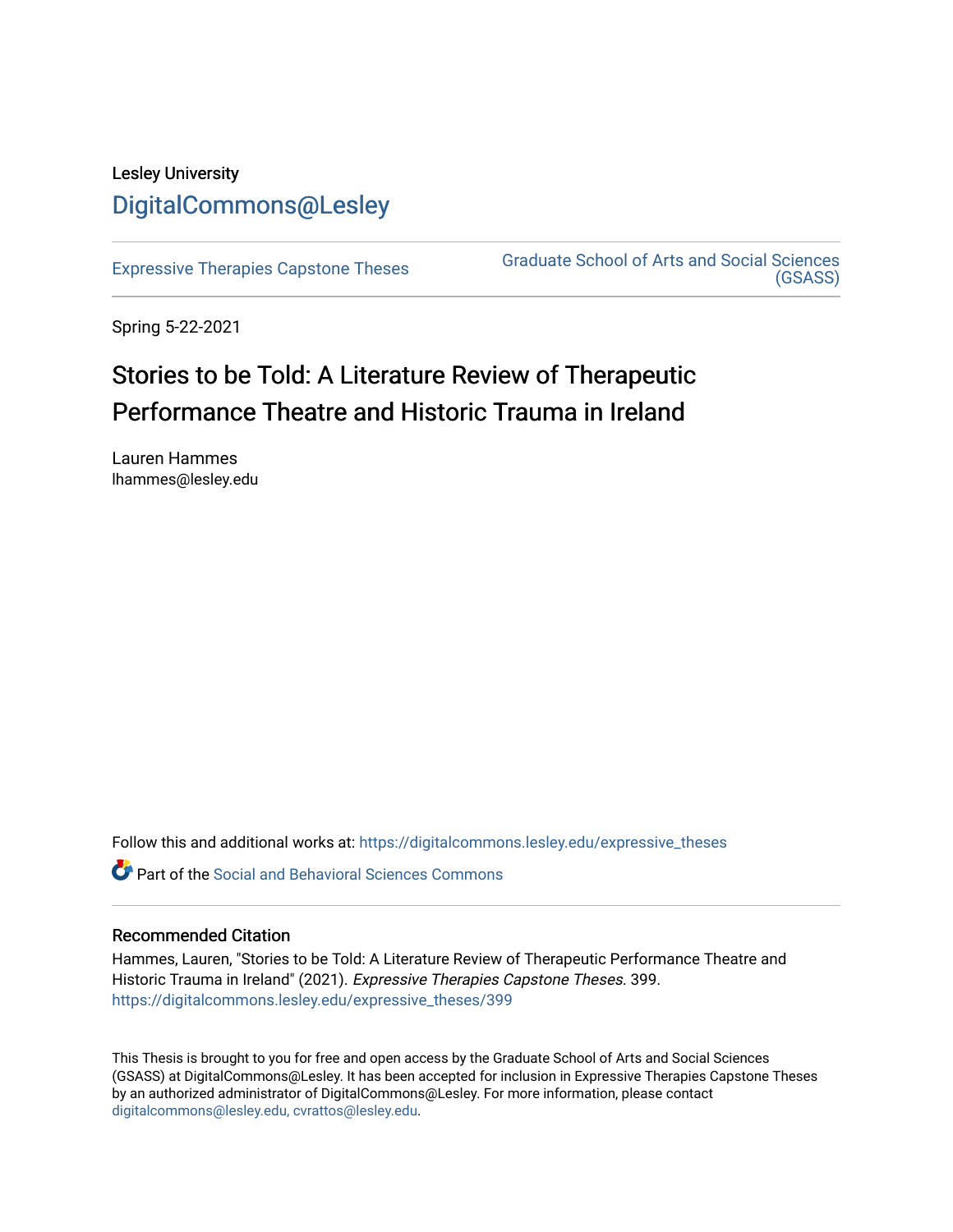## Stories to be Told: A Literature Review of Therapeutic Performance Theatre and Historic

Trauma in Ireland

Capstone Thesis

Lesley University

April 27, 2020

Lauren Hammes

Specialization: Drama Therapy

Thesis Instructor: Laura Wood, Ph.D., RDT/BCT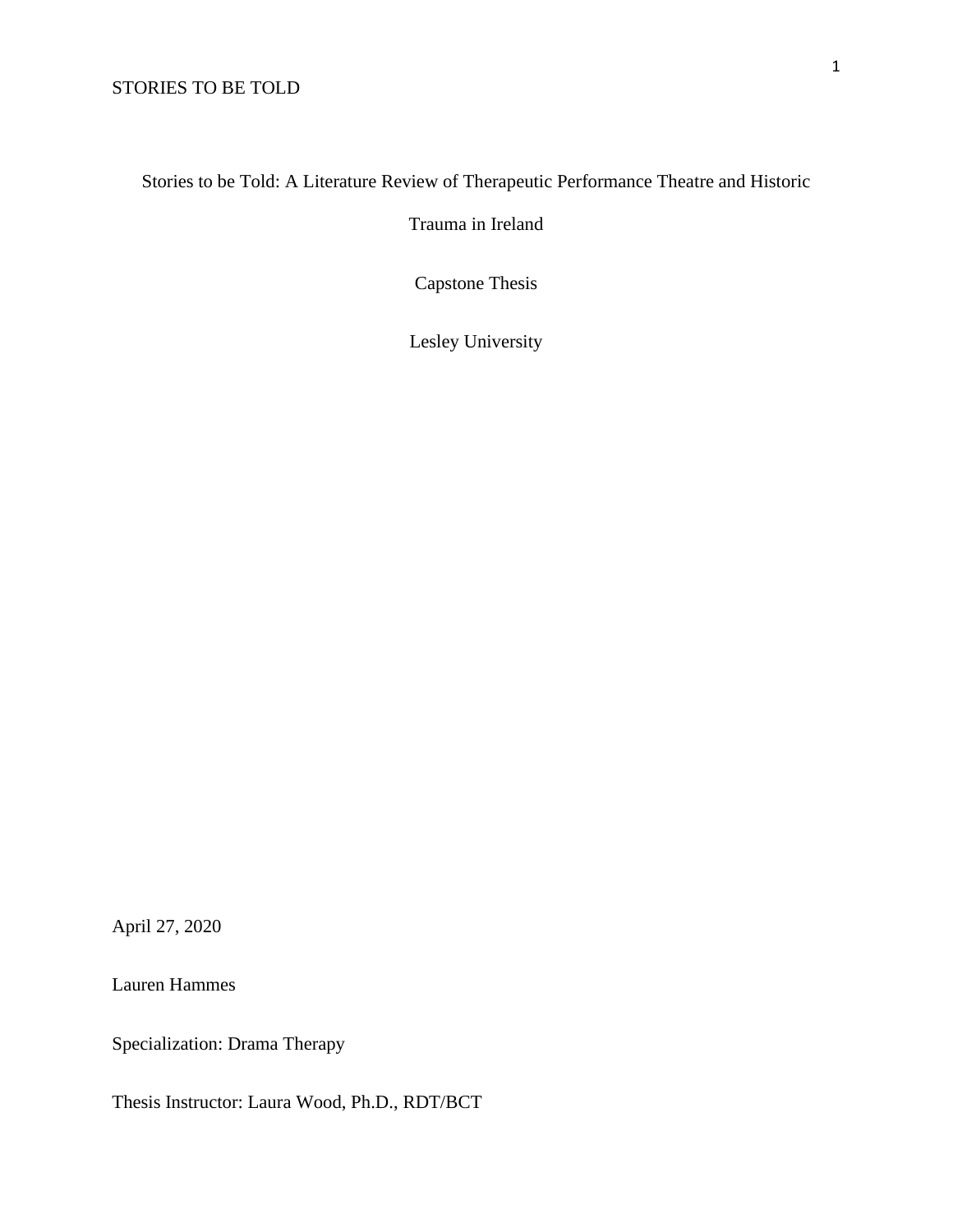#### **Abstract**

As research regarding the effects of trauma has expanded, particularly the effects of intergenerational trauma and historic trauma, there has been growing examples as to how drama therapy can be used to help individuals and groups address and start healing from the effects of such traumas (Volkas, 2009; Sajnani, 2009). A component of drama therapy is autobiographical performance theatre, and is defined as a form of therapeutic theatre that specifically draws on an individual's story to create an original performance piece. This paper will examine the use of autobiographical performance theatre and how it can be a helpful intervention to address historic trauma in Southern Ireland. The aforementioned interventions demonstrated that autobiographical performance has potential to be an effective intervention regarding addressing historic trauma through the act of having the client having autonomy over how the story is presented and told. This paper closes with examining how autobiographical performance can be an effective intervention regarding historic trauma related to the Potato Famine and the Magdalene Laundries.

*Keywords*: autobiographical performance theatre, potato famine, Magdalene laundries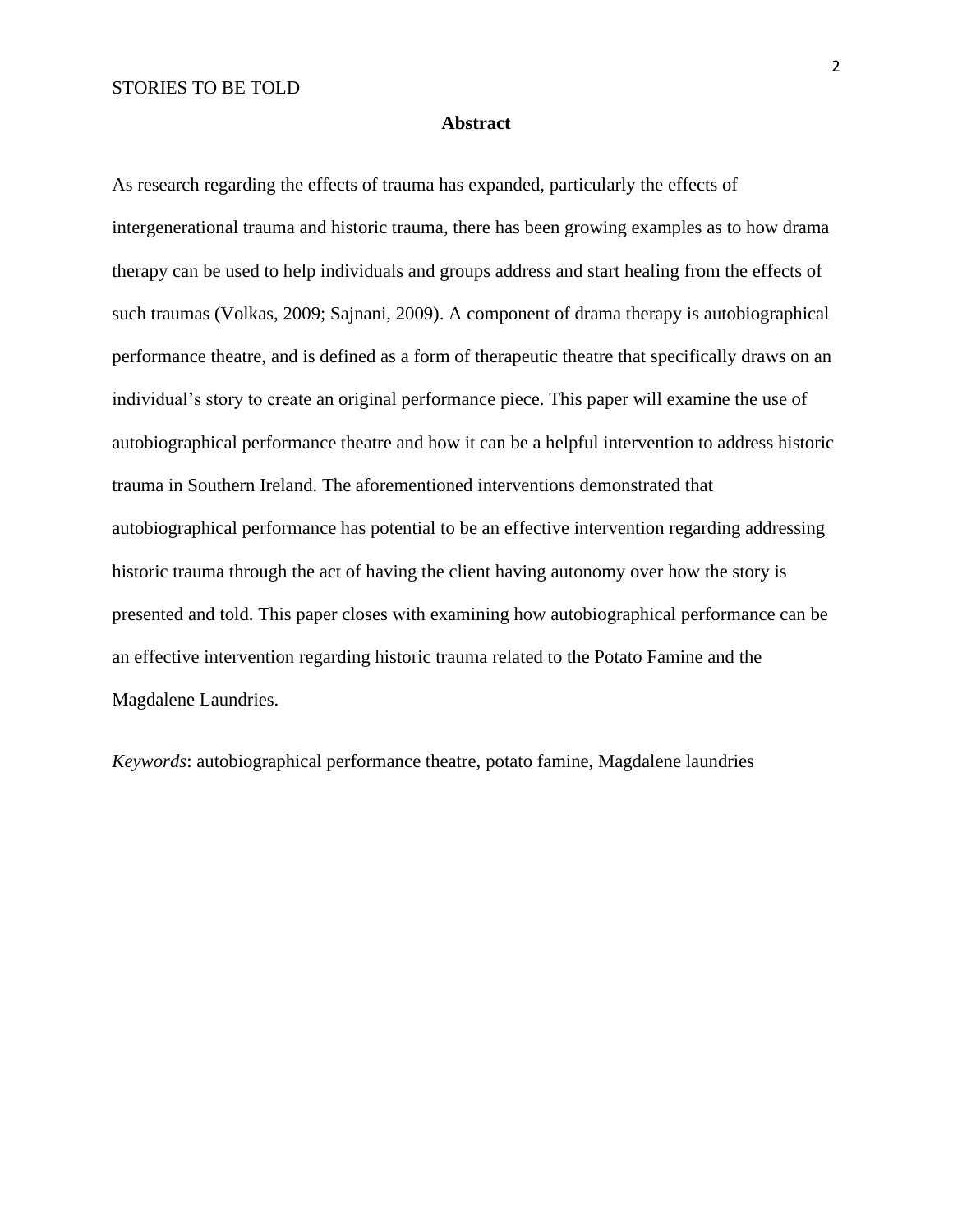#### **Introduction**

Inspired by a longstanding passion for this topic that started with a trip to Ireland, and a growing personal research interest into learning about Ireland's current social issues, the author wished to continue to expand her knowledge base in various related areas. To accomplish this, the author first enrolled into Lesley University's drama therapy program in order to combine her passion for acting, drama therapy, and therapeutic performance. With the interest in Irish history and social issues in mind, the author wished to take her growing knowledge base of therapeutic performance, and apply its clinical utility to historic trauma, Irish history, and Irish social topics. The goal of this thesis is to use the existing research about historic trauma and therapeutic performance to explain how autobiographical performance theatre can be a helpful intervention to address the effects of historic trauma in Southern Ireland.

According to Jones (2007), drama and theatre have a unique ability to create change in peoples' lives, whether it is on an individual or a collective level. In addition, theatre used to address political and social issues can help bring about change not only for the performers but for the audience as well. Examples of this being used in a variety of countries and groups are theatre troupes such as the Women's Theatre Group, Gay Sweatshop and Black Theatre of Brixton and Temba. Boal's Theatre of the Oppressed methods are used specifically to create change, such as individual and collective change (Jones, 2007). These mentioned examples demonstrate how theatre can be a useful intervention for bringing collective change, which can give insight into how theatre can also be useful in addressing historic trauma.

Research on the effects of historical traumas, such as the Holocaust (Yehuda et al., 2001) and the genocide and cultural loss of Indigenous Peoples (Pearce et al., 2008; Whitbeck, et al.,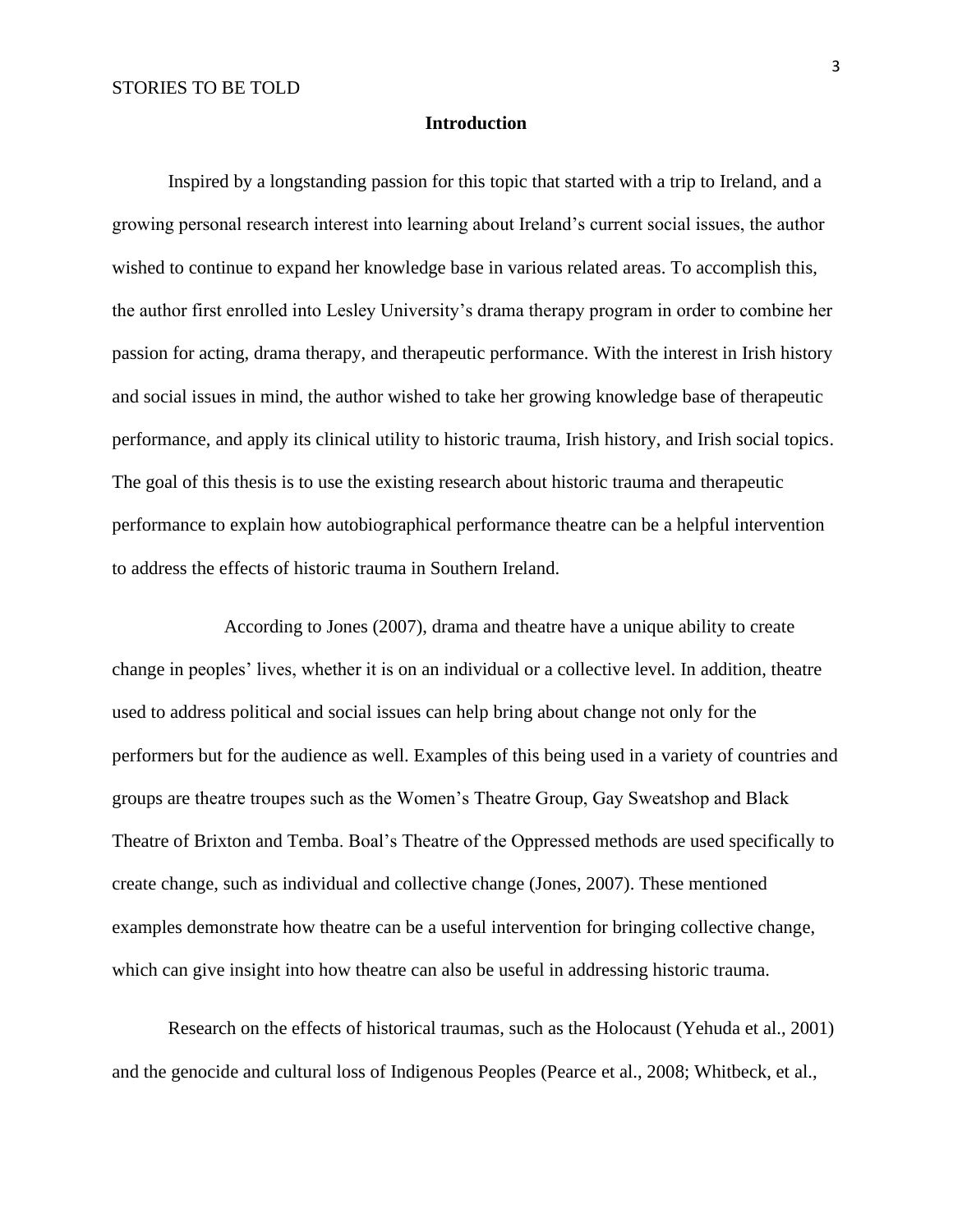2009) on future generations demonstrates varied psychological effects. An example of this are the generational effects the offspring of those who are members of a group who have faced trauma, even if they didn't live through the trauma in question. In Ireland, historical traumas include, but are not limited to the Great Famine (Osbourne-McKnight, 2015), and the Magdalene Laundries (Smith, 2007). Additionally, the Potato Famine can be considered an event that, while originally brought on by environmental circumstances, was made worse by the lack of government action to help the victims (Powderly, 2019). The Magdalene Laundries, on the other hand, is an event characterized by the fact that the survivors are still seeking acknowledgment and validation of their experiences (Smith, 2007). In the following sections, there will be a focus on reviewing the existing literature about intergenerational and historic trauma, as well as what is known about drama therapy and therapeutic performance. In terms of Irish history, this literature review will focus on past invasions, England's growing control of Ireland, the Potato Famine, and the Magdalene Laundries.

## **Literature Review**

This section will cover the current research about the psychological effects of historic and intergenerational trauma, specifically with Indigenous Peoples and Holocaust survivors. The effects of these broad definitions of trauma will be connected to Irish historical trauma. Next, current research for trauma-informed treatment for historic trauma, the application of autobiographical performance theatre to Irish history, and drama therapy and its benefits are discussed. This section will conclude with how these events currently affect Irish people today, and how autobiographical performance theatre could be applied to work with both descendants and survivors of the Potato Famine and Magdalene Laundries.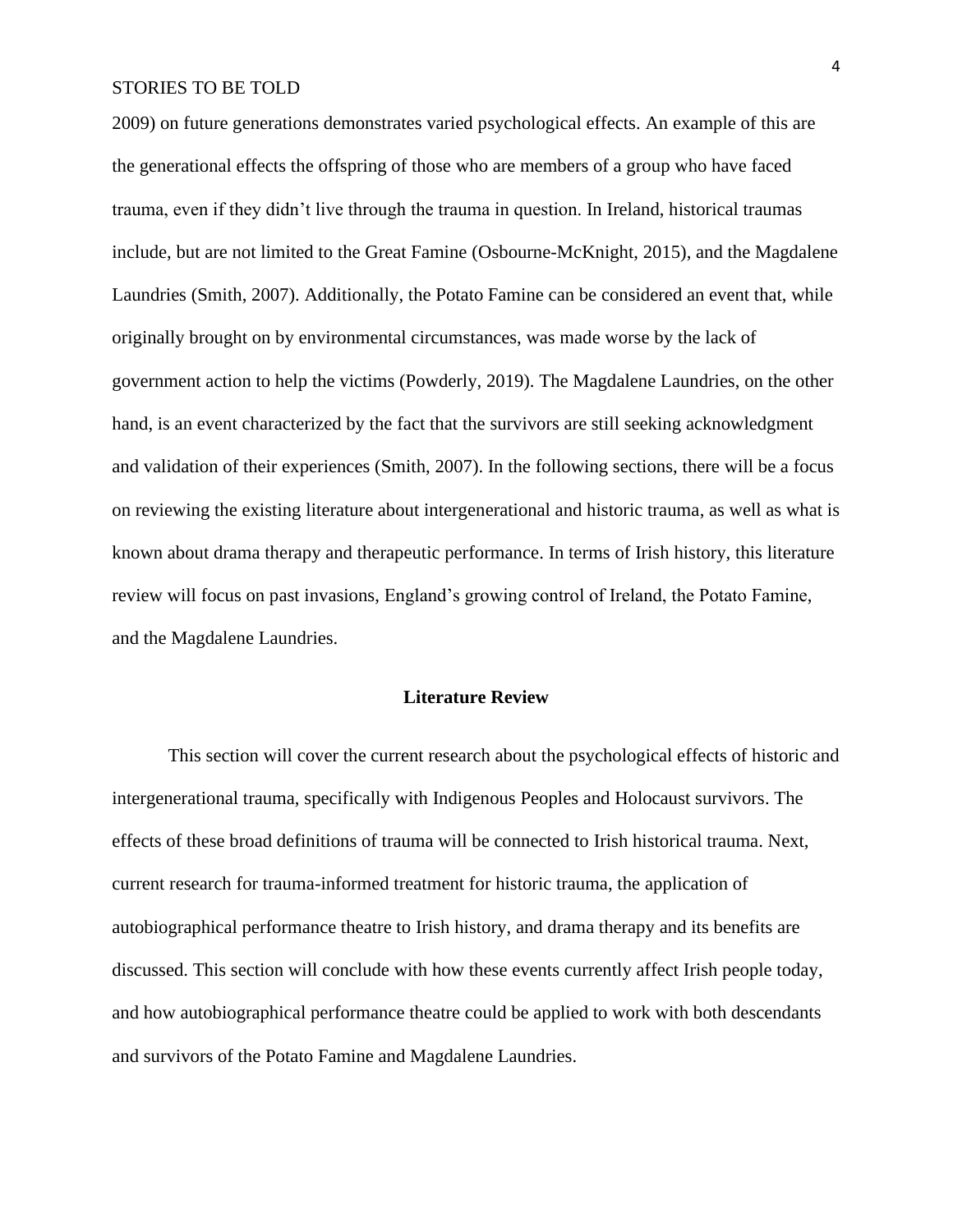#### **Historic Trauma and Its Effects**

The Substance Abuse and Mental Health Services Administration (SAMHSA, 2014) defined trauma as the result of experiencing an event, series of events, or set of circumstances that is physically or emotionally harmful or life threatening and has lasting effects on an individual's functioning and well-being. Survivors of trauma can experience a variety of symptoms that are not just emotional but physical as well. These symptoms can include anxiety, disassociation/numbing, difficulty regulating emotions, muscle tension from hyperarousal and sleep problems (SAMHSA, 2014). Trauma can be broken down into historic trauma, collective trauma, and intergenerational trauma, each of which will be explained below.

Historic trauma is defined as a collective form of trauma that a group of people who share an identity, connection or circumstance experience over time and generations (Brave Heart & DeBruyn, 1998). Collective trauma is defined as a psychological reaction to a traumatic event that happened to a group of people. Though it is not always an historic event, the collective memory of the event continues on beyond the survivors of the original event (Volkan, 1997). Finally, intergenerational trauma is defined as trauma that has been experienced by one generation, and how it goes on to affect the health and well-being of future generations afterwards (Sangalang & Vang, 2016)*.* While research about the effects of collective and intergenerational trauma is included in this literature review, the main focus will be on the effects of historic trauma.

Research shows that the psychological effects of collective and historic loss, oppression and marginalization do not go away with time, but continue to affect future generations. Korn & Griffin (2002) explained that when an individual experiences a stress response continuously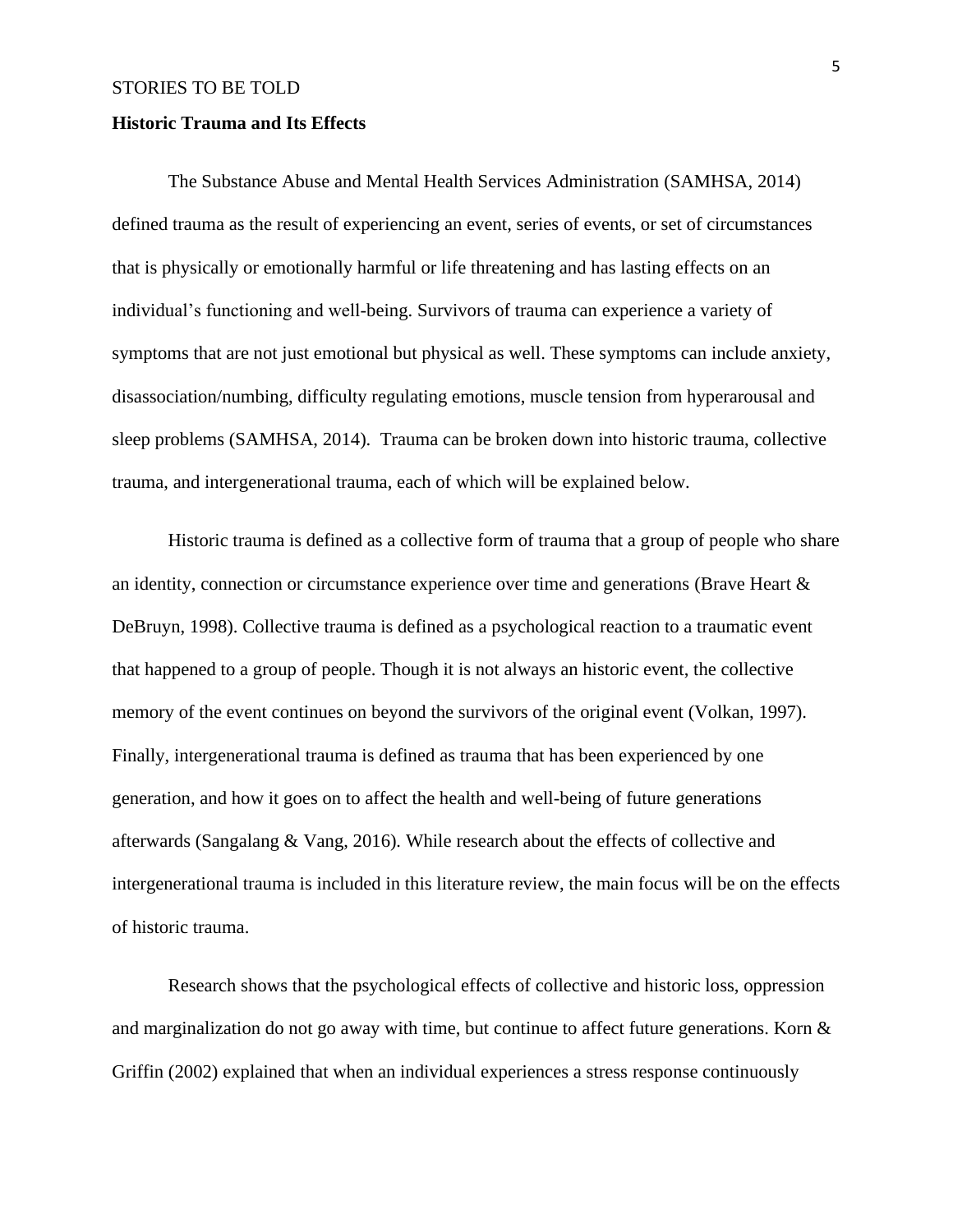without the ability to change the outcome, they start to experience feelings such as despair and rage which leads to self-harming behaviors to avoid the collective pain (Korn & Griffin, 1997). Further, when an individual feels helpless to change their current situation, they believe that there is no future and this belief can spread beyond the individual and spill into the community. This can eventually lead to behaviors that affect the community as a whole, such as acts of violence (Korn & Griffin, 1997). There have been a variety of studies that have shown the effects of historic trauma and intergenerational trauma amongst differently affected groups. According to a study on generational trauma and Holocaust survivors, Yehuda et al. (2001) found that adult children of Holocaust survivors self-reported significantly more levels of childhood trauma compared to the demographically similar comparison sample group. The authors found that this was mainly an effect related to the parents' PTSD (Yehuda et al., 2001).

Other marginalized groups throughout history have been affected by historic trauma as well, even though their stories may not be as well known. According to Pearce et al. (2008), Canadian Indigenous Peoples with a family history of having children forcibly removed from their families and forced into boarding schools is correlated with susceptibility to sexual violence, substance use, and symptoms of depression, which include thoughts of and attempted suicide (Pearce et al., 2008). It has also been found that Canadian Indigenous Peoples have a four times higher rate of suicide compared to non-Indigenous Peoples (Health Canada, 2003).

A study by Whitbeck et al. (2009) focused on the longitudinal effect of Historical Loss and depressive symptoms on Indigenous adolescents. The participants were members of Indigenous Peoples of Northern Midwest and Canadian First Nations. The study found that while adolescents were as likely to think about historic as their adult caregivers, they were more likely to report not thinking about these losses. Results of the study found that while the adolescents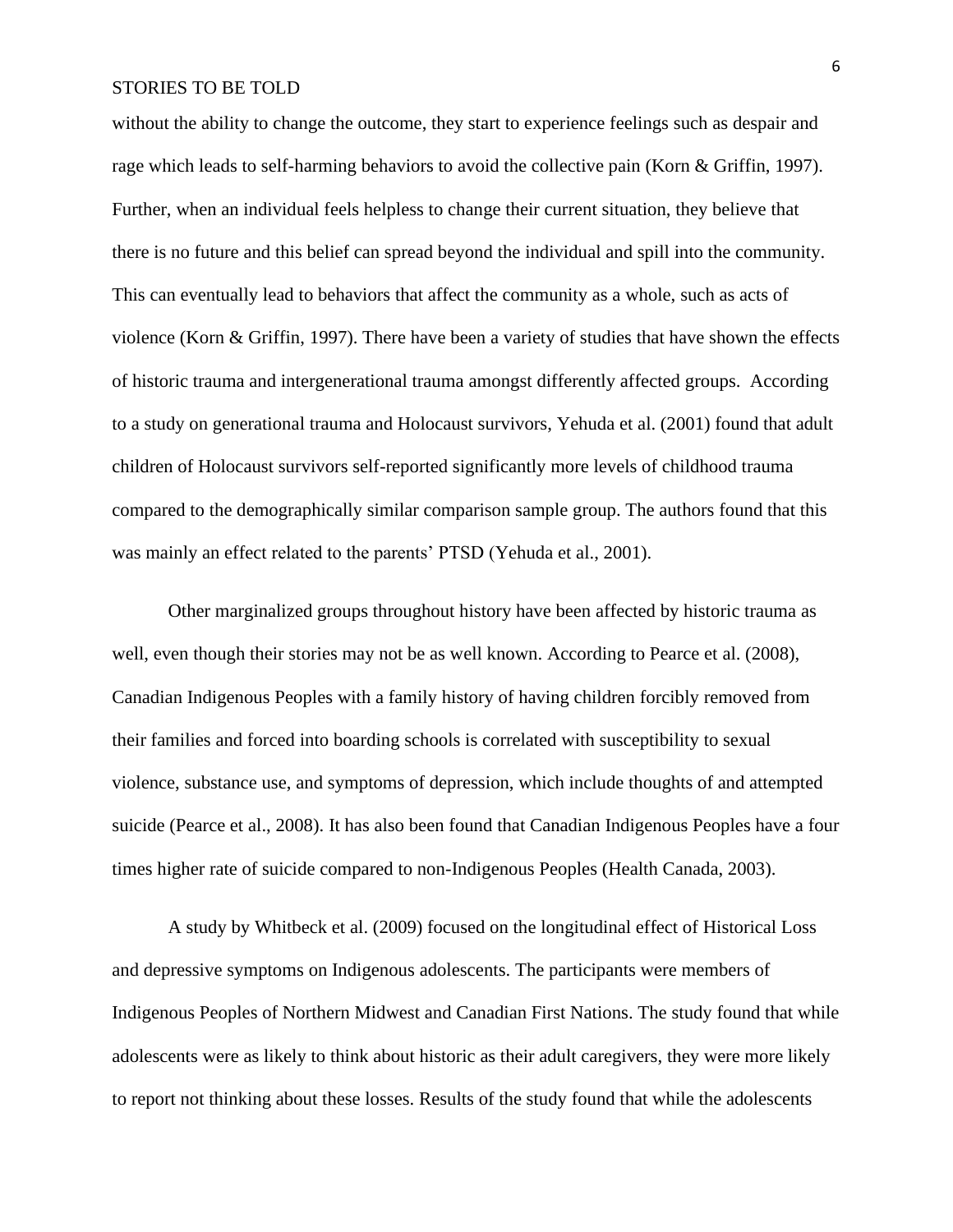reported lower levels of depressive symptoms, the experience of historic loss put them at a greater risk of depressive symptoms (Whitbeck et al., 2009). According to Mitchel & Maracle (2005), historical trauma should be considered in diagnosis and treatment, and regarding depression and suicide prevention, the treatment should address the effects of intergenerational trauma as well as unresolved grief amongst young Indigenous Peoples to be effective.

## **Trauma-Informed Treatment for Historic Trauma**

Van Der Kolk (2014) stated that in order for an individual to start taking back control of themselves, particularly their emotions and their life after a traumatic event, the trauma should be revisited in a safe environment. Before that, though, the individual must find ways to cope and re-regulate themselves when experiencing the physical sensations and emotions linked to the trauma (Van Der Kolk, 2014). Abrams (1999) stated that, when working with families who struggle with intergenerational trauma, therapists should utilize interventions that open a dialogue about the trauma, which can be achieved through facilitating communication between the older and younger generations. In addition, when repressed/denied trauma is brought into consideration, it not only helps heal the intergenerational trauma, but also helps improve the well-being of the individuals and their families (Abrams, 1999).

Regarding current trauma-informed treatment towards historic trauma, Mitchell & Maracle (2005) stated that most health programs are disease-centric in their treatment approach rather than providing a holistic approach that integrates the client's emotional, cultural, mental and spiritual health. The authors suggested that treatment should look at trauma through a lens that acknowledges socio- historical trauma, as well as look at trauma as a response to life experiences and environmental stressors. The authors focused on applying this model to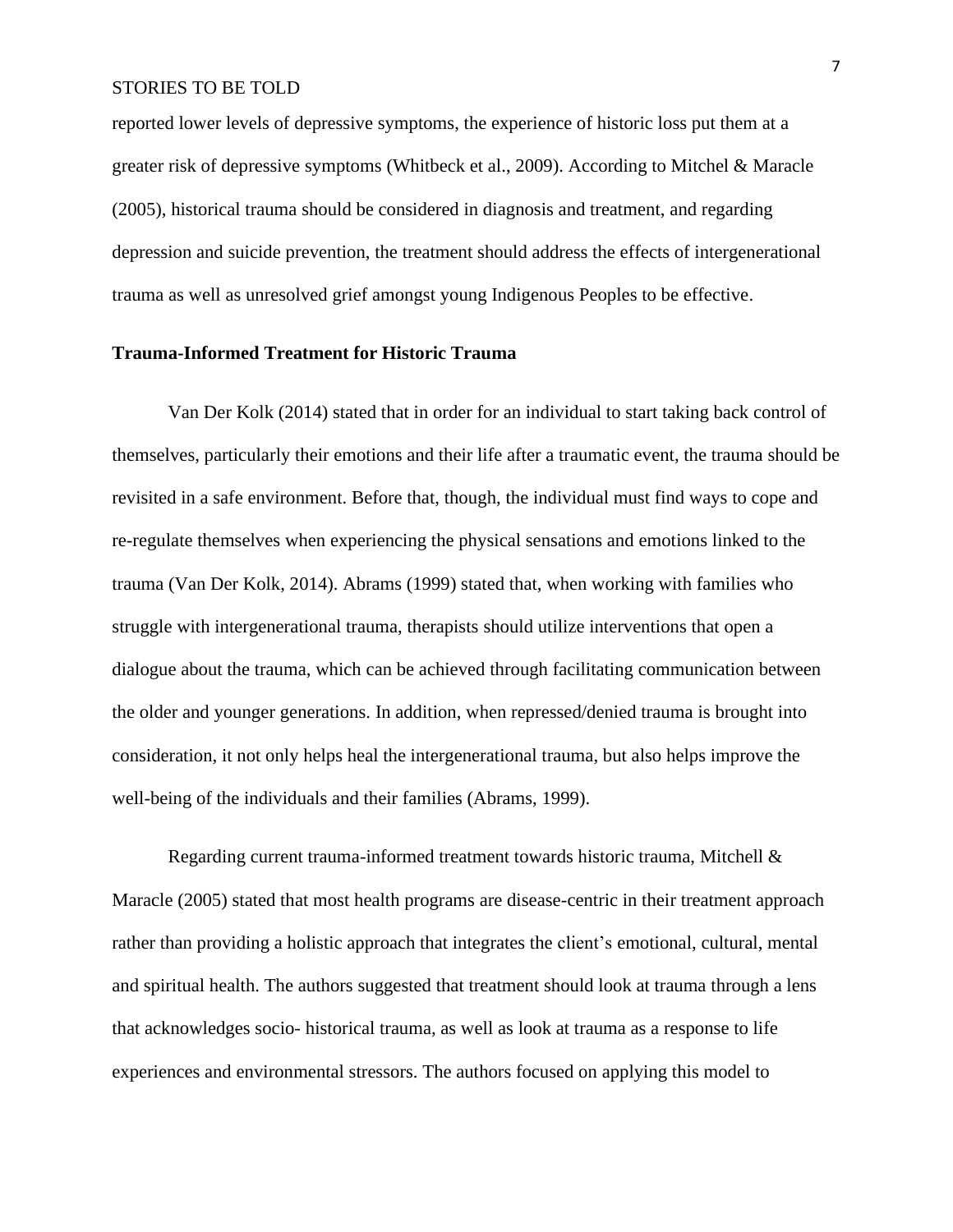Indigenous Peoples and the importance of culture, community and traditional healing practices that has been lost over times in treatment. This can be approached through the following characteristics of treatment: (1) the mind remembering and coming to terms with the experiences that have led to the trauma response, (2) the body learning to cope with the physical stress responses, (3) re-establishing relationships and maintaining social connections to heal the emotions, and (4) recognizing that culture and spirituality are important to heal the wounds for Indigenous Peoples (Mitchell & Maracle, 2005). While authors focused on Indigenous Peoples in the article, these guidelines still provide a framework to approach trauma not only individually but also collectively. Therefore, this can be adapted to work with different populations, cultures and histories.

#### **Drama Therapy**

Drama therapy is defined as "the intentional and systematic use of drama/theatre processes to achieve psychological growth and change" (Emunah, 1994, p. 3). It is also described as an "active and creative form of psychotherapy that engages the person's strengths and potentialities, accesses and embraces the person's buried woundedness, and enables the practice and rehearsal of new life stances" (Emunah, 1994, p. 31). This form of psychotherapy and healing for the clients can be achieved through the use of the following techniques: (1) the use of roles/characters to explore life experiences, (2) the use of toys to play out feelings, relationships and experiences, (3) masking, mime and costume to explore self, image and relationships, (4) scripts, stories and myths to play with and explore themes through an archetypal lens, (5)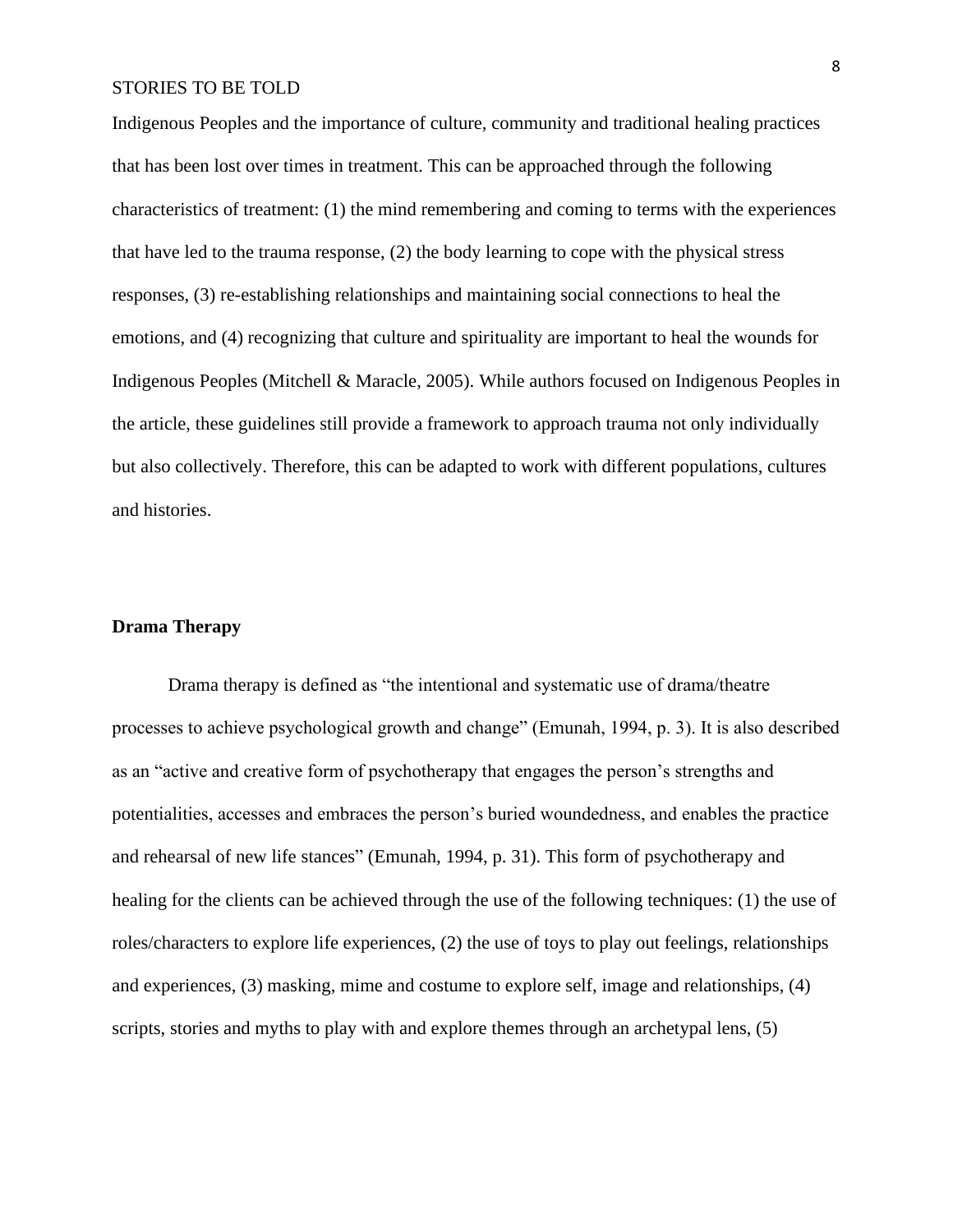dramatic rituals created to work through life experiences, and (6) the use of developmental stages in drama to help one create new ways of relating to themselves and others (Jones, 2007).

It is also important to point out that Jones (2007) stated that throughout hundreds of years, there has been a belief that theatre is essential for healthy individuals and societies. So, through theatre, a connection can be made between the unconscious and the emotions an individual feels. It also engages with the human need to be playful and creative, and encourages people to come together through theatre, which has both social and psychological importance (Jones, 2007). Equally as important as engaging with the creative and connecting aspect of theatre is how a drama therapist approaches their work with clients.

According to Emunah (1994), each drama therapist has their own style and approach, and will tailor their treatment based on their background. The process of finding a particular style starts with the establishment of a safe and playful space to lay a stable foundation for clients. Emunah (1994) described this as Phase One of the process, where the individuals develop trust in themselves, others and the therapist. In addition, the individuals are encouraged to participate in activities to build spontaneity so they can practice acting in the present moment based on their own desires. While some drama therapists may vary regarding how much structure they have in their sessions, Emunah (1994) argued that more structure in the beginning of the process helps ease the client's anxiety. Over time, the client's decreases in their resistance can allow the structure of sessions to decrease. At the end of the session, closure is a way to help the individuals transition out of the play-space and into the outside world, taking the revelations and lessons they have learned with them. Often, this is a ritualistic way to reflect and keep the sense of community that has been built in the group during the session (Emunah, 1994).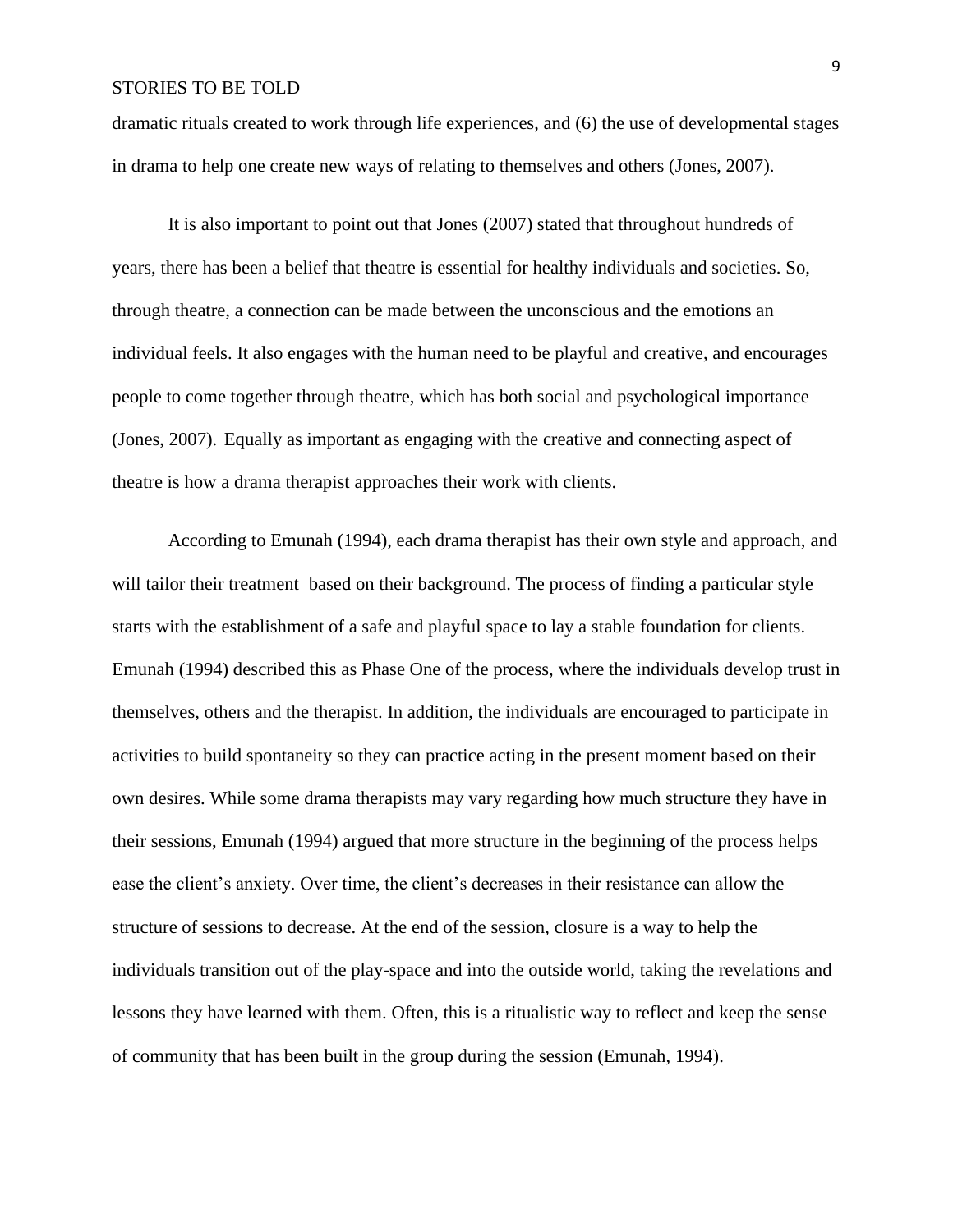## *Drama Therapy, Trauma and the Collective*

An example of a therapeutic approach to address collective struggles is through the use of ethnotherapy, which is a therapeutic approach, not specifically drama therapy, that aims to help change negative perceptions about ethnicity/race through group interaction and self-exploration (Cobbs, 1972). An example of this in action comes from Klein (1980), who wrote about the use of ethnotherapy with those who identify as Jewish. It was found that ethnotherapy helped the participants form a more positive view of themselves and build a stronger social connection with other Jews. Since the participants were members of the same ethnic background, it was found that they were able to explore negative feelings, stereotypes and socio-historic experiences effectively within a group context. Though this, they were able to gain self-acceptance of their identity and not feel alone in their experiences (Klein, 1980).

Another relevant example comes from Volkas (2009) and the use of a technique called "Healing the Wounds of History," which involved using drama therapy to work with two different cultural groups that have a history of conflict and historical trauma. "Healing the Wounds of History" started with working with children of Holocaust survivors and Nazis, and transitioned into working with Israelis and Palestinians, Armenians and Turks and Japanese, Chinese and Koreans. It eventually evolved into having workshops focusing on a particular traumatic moment in history, and explored historical trauma with the groups. The goals of this process are to (1) help clients unpack the collective stories they have been carrying and integrate them in an innovative way (2) encourage conflict resolution and communication (3) feel the personal and collective grief and mourning (4) create a culture of empathy, and (5) create meaning out of the suffering (Volkas, 2009).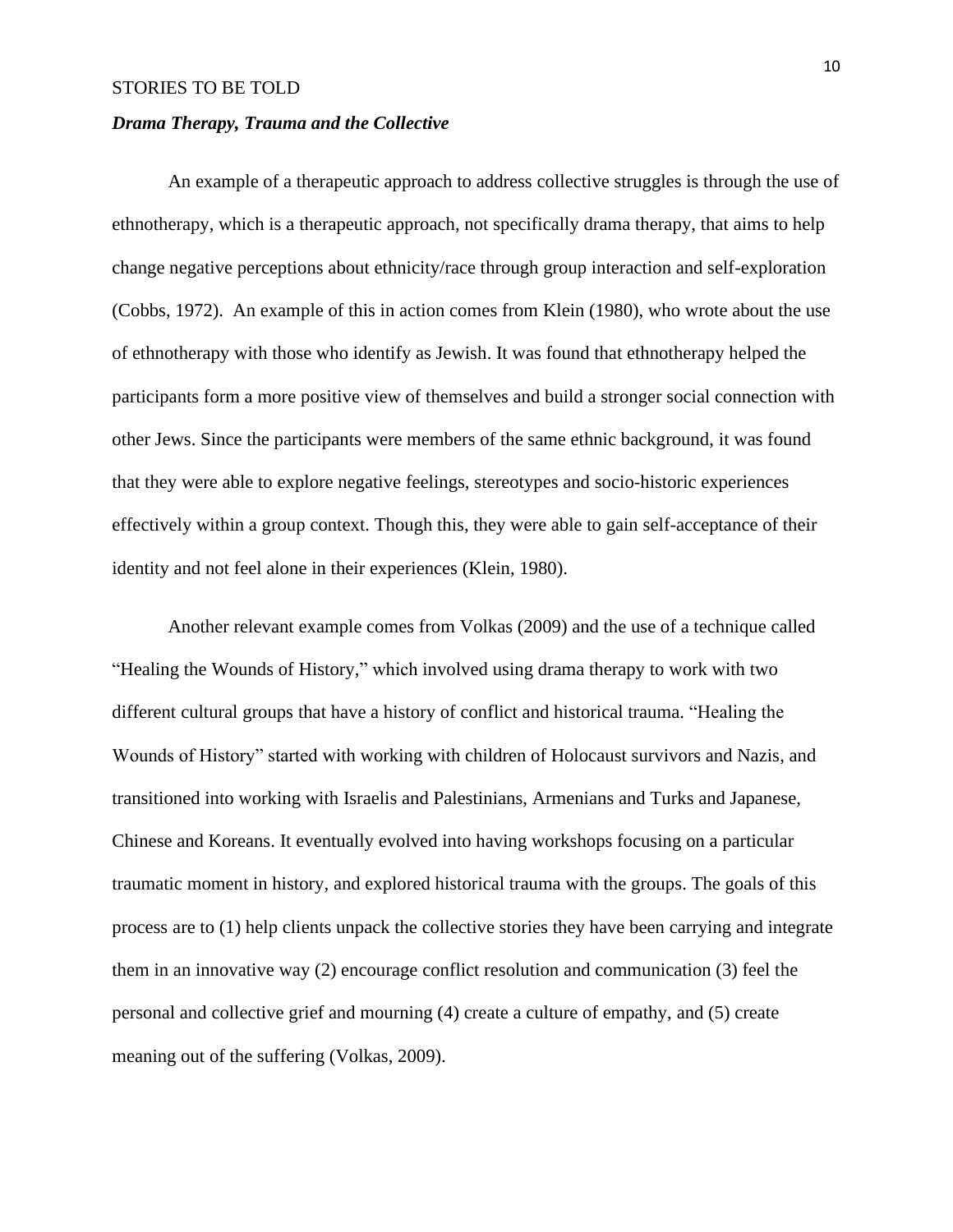#### **Autobiographical Performance Theatre**

Typically directed by a drama therapist, therapeutic theatre is the use of performance by a specific group of people that focuses on a specific theme, but is always based on real life (Emunah, 2015). One branch of therapeutic theatre is autobiographical performance, which is defined as a therapeutic performance that is developed overtime, is based on personal material, and is performed for an audience (Pendzik, 2013). For the purposes of this paper, the author will be focusing on autobiographical performance theatre.

According to Heddon (2008), autobiographical performance can be used as a way to explore and question the relationship between the individual and the political culture, which will allow them to unpack the experiences that have built the self. Along with that, Heddon (2008) stated that "the autobiographical and the political are interconnected. Who speaks? What is spoken? What sorts of lives are represented, contested, imagined?" (p. 20). Through the act of autobiographical performance, the actor embodies their experiences and is witnessed and validated by the audience. Additionally, when doing therapeutic theatre with groups, it allows for general themes and problems to be explored (Bailey, 2009). Overall, when working with trauma, the goal of the performance is not to dwell on the past, but rather to find ways to delve further into healing from it. The following steps are taken to ensure the clients can work with the material in a way that feels safe.

First, a safe space must be created in order to hold space for working with traumatic experiences. Second, emphasis must be placed on building a supportive community amongst the actors. Third, the traumatic material must be provided in distanced ways so that it can be slowly introduced, and fourth, examine the client's somatic responses in a mindful way (Emunah,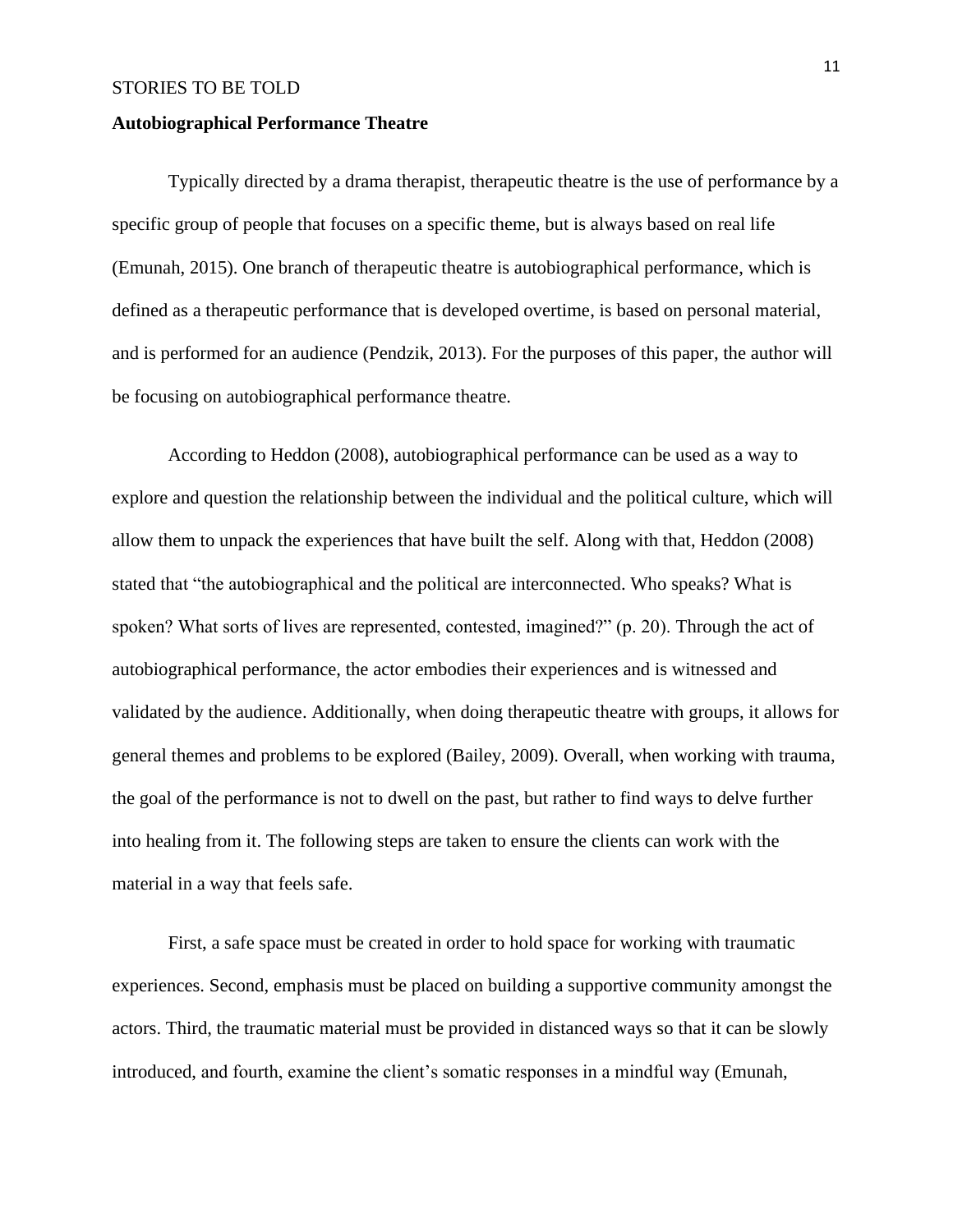Raucher, & Ramirez-Hernandez, 2014). According to Rubin (2016), the director's role is also important here because it means that they are the first witness, which can mirror attachments an individual has from childhood. Furthermore, the support and attunement developed between the director and the performer can create a space that is safe enough to help the individual "step out of shame," and step into their true self (Rubin, 2016, p. 123). Rubin (2016) also stated that the audience plays an important role as witnesses which can help draw the client and their story out of isolation and into the community.

According to Emunah et al. (2014), just as some individuals carry shame, denial and family secrets as a result of intergenerational trauma, groups with a history of historical oppression as a result of their identities carry collective traumas. In order to further observe the healing benefits of autobiographical theatre, Emunah et al. (2014) distributed a survey to 105 alumni and graduating students of a masters-level drama therapy program. The questions focused on students' experiences with self-revelatory performance within their program. Forty-three usable responses were received, and 64% reported that their performances addressed trauma.

An example of one of the questions was "have you experienced that any aspect of the self-revelatory process/performance led to relief or mitigation of the issues stemming from the trauma(s) addressed in your piece?" (p.112); 36% reported that they experienced significant relief/mitigation. Another question that was asked "to what extent did your self-revelatory [performance] address historical legacies, sociocultural or intergenerational dimensions of trauma?" (p.117). In all three branches, 36% reported that these dimensions of trauma were addressed indirectly, and 20% reported that their piece addressed historical legacies and intergenerational trauma. The survey also found that the following facets of the self-revelatory process were the most significant to the participants: performing the piece in front of an audience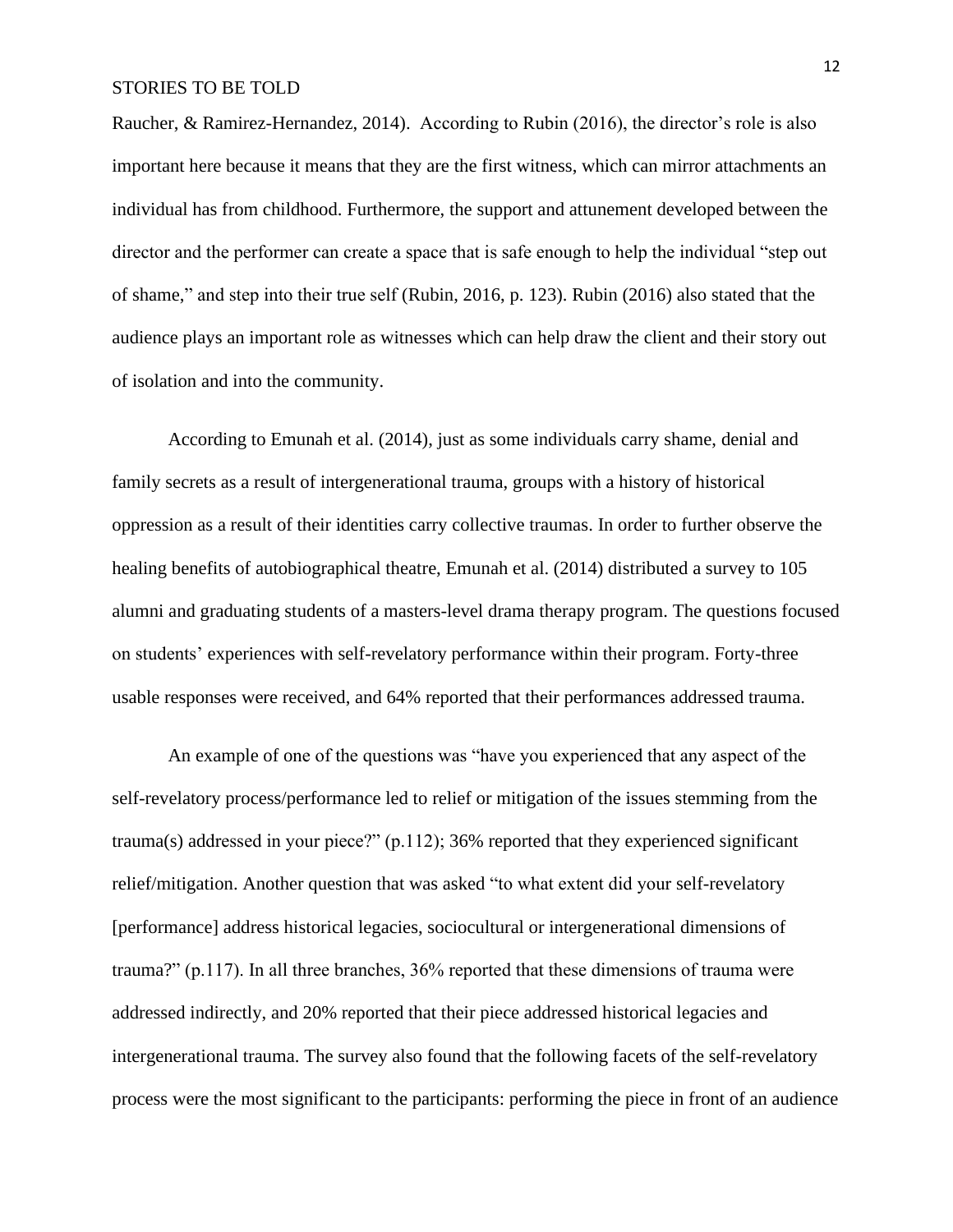of empathetic witnesses (91%), the overall creation of the piece to work through issues (74%), and the use of drama therapy methods in the final piece to work through issues (70%) (Emunah, et al., 2014). This survey shows that while performing theatrical piece is seen as the most significant part of the process, the overall creation of the piece and the use of drama therapy methods during the production are just as therapeutic and beneficial.

In an article written by Carter (2010), she recalls her experience with autobiographical theatre and how it was helpful to process her experiences as a teacher, as well as provide a space for other teachers to share their own experiences. Carter (2010) stated that, while writing the characters and scripts initially gave her permission to explore the different roles in her life, it eventually expanded into understanding her work in an artistic way. One of the examples used is when the author discusses the process of writing the fictional character "Rose." It is later revealed that writing this character allowed the author to explore her own experiences when she was a new teacher. Carter (2010) continued to say that she also reached out to other teachers to create their own monologues. Here, not only did they report enjoying the exercise, they also revealed similar struggles, such as self-doubt and feeling overwhelmed. This article demonstrates how an autobiographical performance can be a tool to process a client's experiences and how the work can progress overtime. The next study will utilize autobiographical performance in a similar way, but with veterans.

Another study was conducted by Tuval-Mashiach et al. (2018), in which the authors looked into performance as therapy, but through the lens of film-making. The researchers interviewed 50 veterans, 40 of whom were men, who were finishing a film production workshop about veterans coping with their service-related trauma. This film production workshop is part of an ongoing project where veterans are invited to either create a short film about a topic important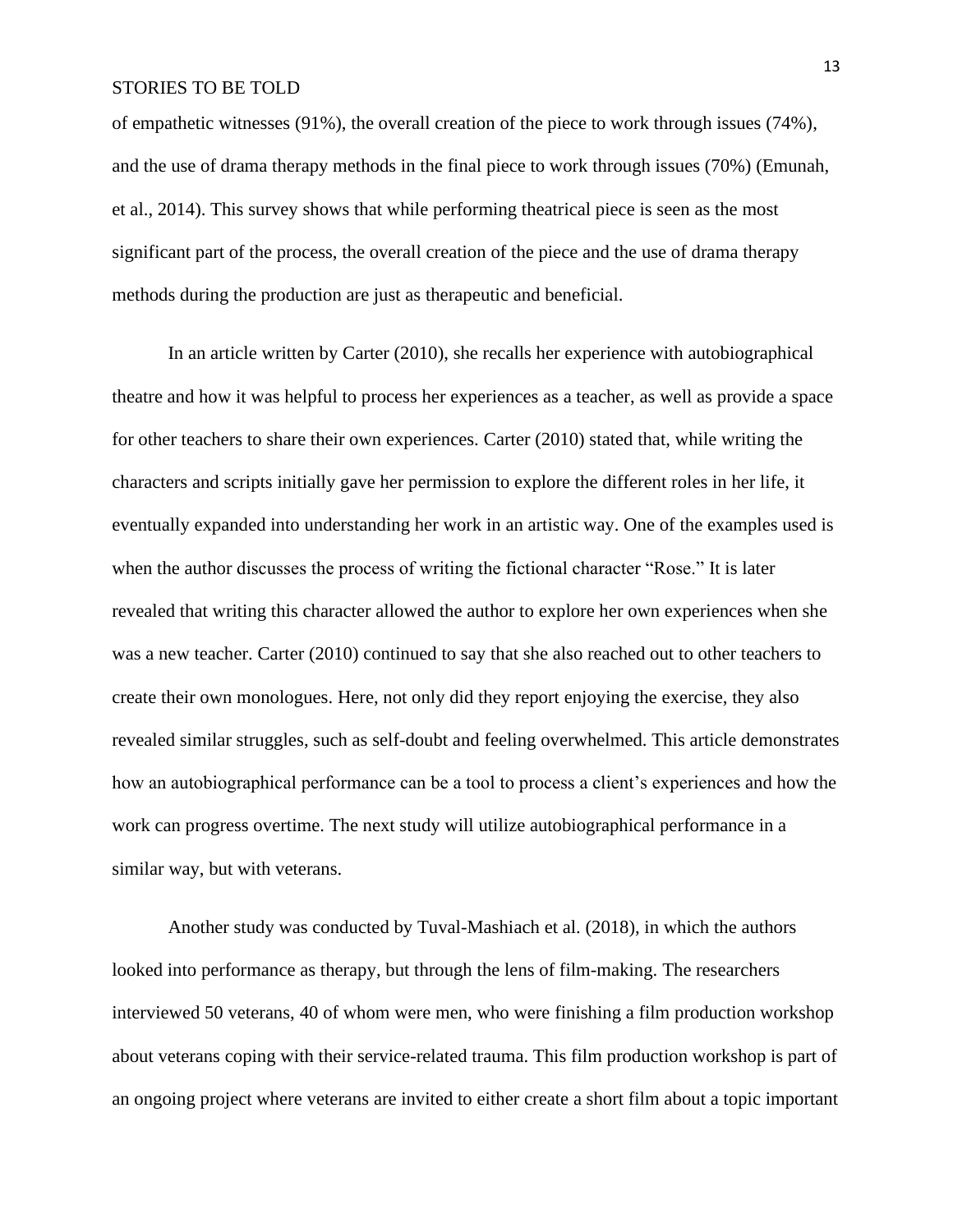to them, or about a challenging part of coping with their PTSD. Those who are experienced in making and editing films are there to help with the technical part of the process, and a mental health professional is there to oversee the process. After the film making process, participants were asked a series of questions in a post-production interview conducted by the researchers. The questions asked in the interviews were meant to gain insight into what the participants found meaningful during the production. The interviews found the following overlapping themes: the participants regaining a sense of agency and affiliation, and that this experience allowed them to process their trauma (Tuval-Mashiach et al., 2018). This study showcases another way that autobiographical performance can be applied, both regarding with veterans and through the medium of film-making. The following article will describe how the use of theatre can be applied towards healing from collective and historic trauma.

Sajnani (2009) wrote about Augusto Boal's work regarding theatre and the collective, primarily focusing on Theatre of the Oppressed, which analyzes ways groups of people are affected by the social, economic and political systems, and the internal or external challenges these groups may face (Sajnani, 2009). This allows for an examining of systems of power, the collective trauma and its effects on the well-being of the individual and community (Sajnani, 2009). Additionally, there are no spectators to the performance. Instead, there are active observers, and within the performance, these active observers are transitioned into the space to play with alternatives to the recurring problem presented in the performance (Sajnani, 2009). The end of the performance isn't meant to have an idealistic ending, but rather help create and support ways for the collective to speak up and act. Here, individuals and communities are encouraged to overcome fear, and become aware of possible opportunities to respond to real and perceived challenges and oppression (Sajnani, 2009). Where autobiographical performance can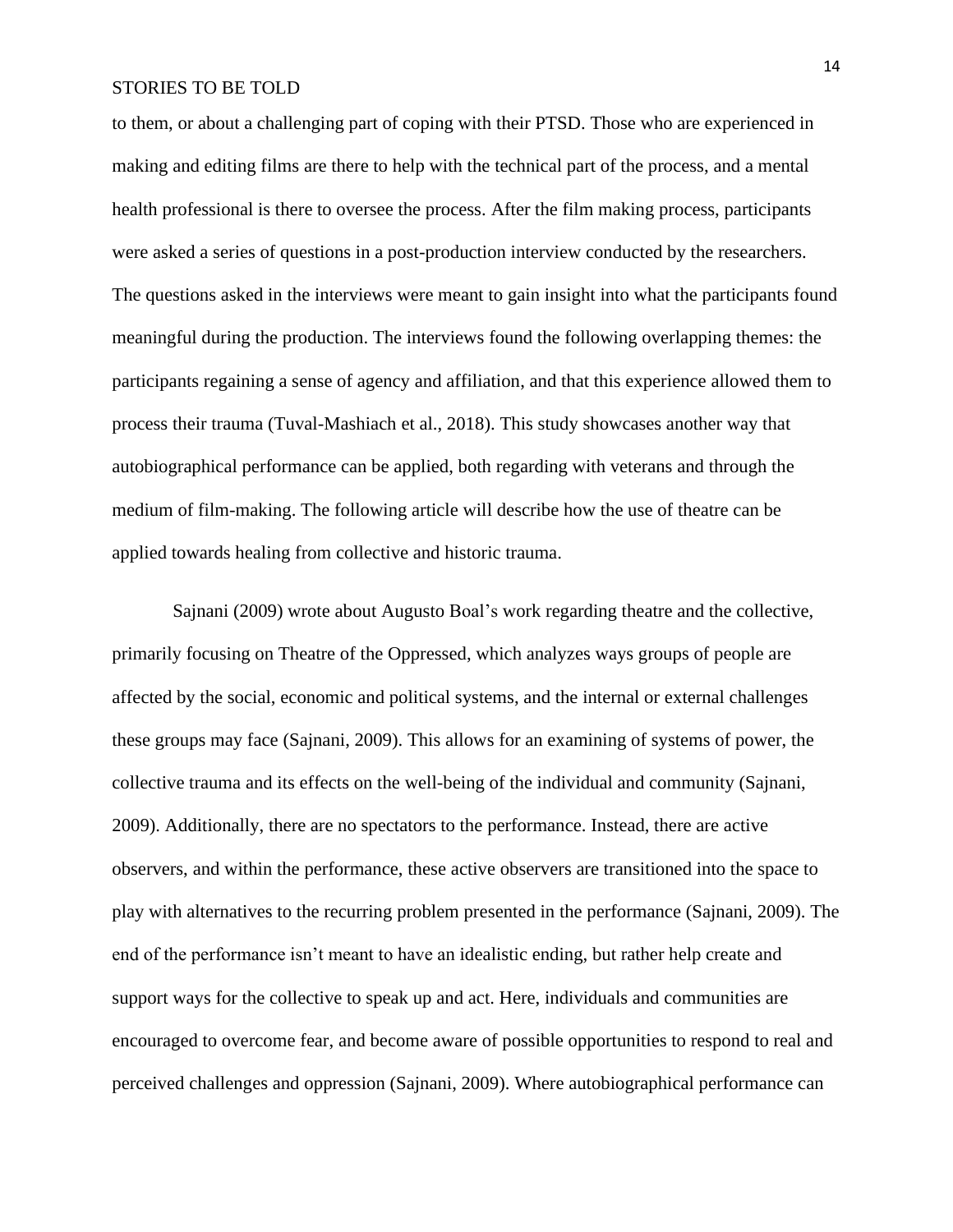fit in is that the performance can be healing for both the actors and the audience; both parties report feeling seen. The experience helps those performing the piece to be attuned to themselves both physically and psychologically, and in that, can feel seen and empowered (Harnden, 2014).

## **Ethical Considerations**

Emunah (1994) warned that autobiographical performance can become self-indulgent, and that an ethical performance is done to expand the actor's experience into something universal so that the meaning and message can be translated to the audience. Along with that, the clients also need to have some level of therapeutic insight into what they are performing to assure an emotionally-safe production for the actor and the audience (Emunah, 1994). In addition, the drama therapist and the clients need to find what is called "aesthetic distance," where the actor can be connected to their body and emotions without being overwhelmed or distant with their experience (Bailey, 2009, p. 378-379).

Drama therapists are also required to adhere to the ethical guidelines provided by the North American Drama Therapy Association. These guidelines state that the drama therapist is to maintain the clients' dignity and rights, and limit their practice and services to what aligns with their professional experience, education and credentials. It is also the drama therapist's responsibility to make sure the clients are informed about the risks, as well as benefits, of therapy so that the clients can make an informed decision about whether or not to participate. Along with this, the drama therapist must use developmentally and culturally appropriate language to make sure the client understands what they are consenting to (NADTA, n.d.).

## **Irish Trauma**

#### *Invasions and British Control*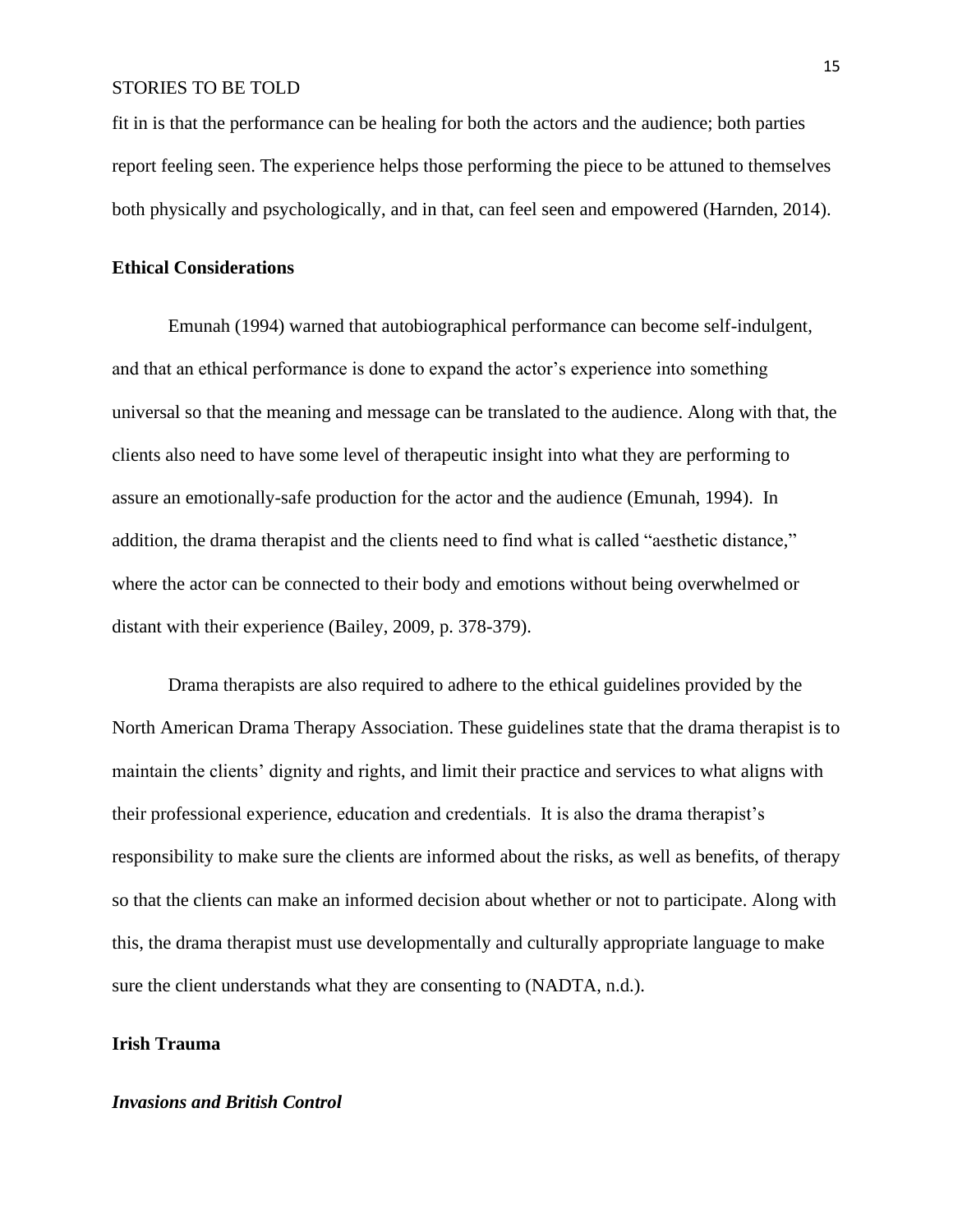To further understand the dynamics and importance of the Potato Famine and the Magdalene Laundries in relation to historic/collective trauma, it is worthwhile to look at Ireland's past history of victimization as a result of invasion and England's growing control of Ireland. According to Osbourne-McKnight (2015), the Vikings started to invade Ireland in the late 18<sup>th</sup> century. For a long time, this consisted of raiding both objects and people from the monasteries along the coast and taking them back to Norway. Overtime, the Vikings started attacking more inland, and eventually settled and founded some towns that are still around in present day, Dublin and Limerick. Over the years, they traded, fought with and against the Irish chiefs, and ran a massive slave market in Dublin. Later on, Danish Vikings started attacking Ireland for over 200 years as they founded their own cities (Osbourne-McKnight, 2015).

During the Tudor years (1485-1603), King Henry VIII made efforts to control the Catholic Church in Ireland by requiring them to swear loyalty to him as the head of the Church. When they did not declare loyalty to him, though, he dissolved all the monasteries and convents, making the clergy homeless fugitives (Osbourne-McKnight, 2015). King Henry VIII then declared himself the Lord of Ireland in 1541, and then launched an attack on the Irish to make them kneel to him. After King Henry VIII's death and the death of his son, Henry's daughter, Queen Mary, began her reign, in which she created the first "successful British plantation in Ireland" (Osbourne-McKnight, 2015, p. 155). She accomplished this by taking away land from prominent Irish clans, and placing British settlers on the conquered land. The Irish people who were displaced during this could either depart, die or work for the settlers who had taken their land (Osbourne-McKnight, 2015). This pattern of having the Irish be at the mercy of others parallels the dynamics before and during the next event in Irish history that will be discussed, the Potato Famine.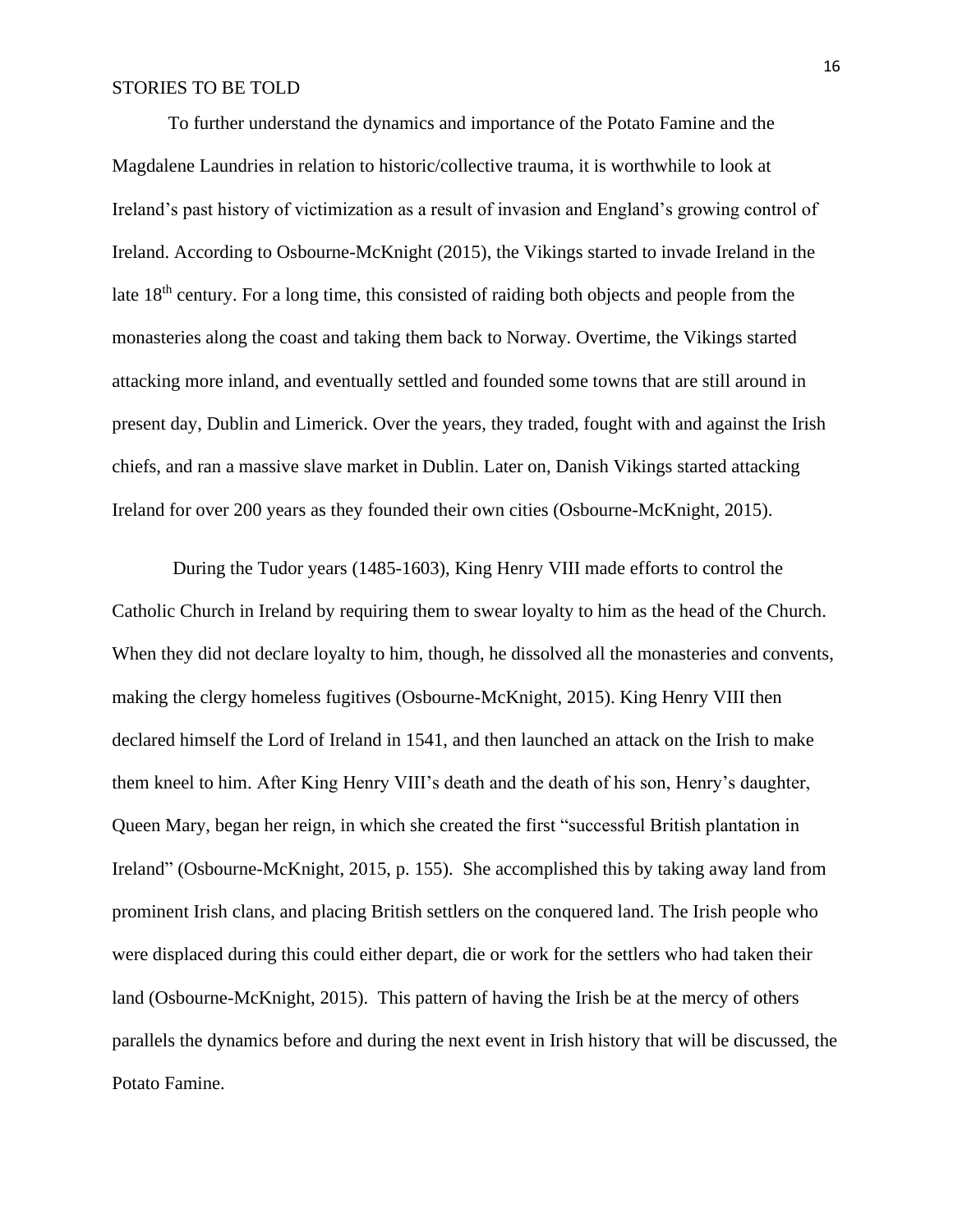## *Potato Famine*

Osbourne-McKnight (2015) described the Potato Famine as "not a famine of potatoes. It was a famine of compassion, a famine of common sense, a famine of prompt response, and it nearly eliminated the Irish from the face of the earth" (p. 172). Despite its devastation, the famine is viewed as a polarizing subject, even in the present day (Osbourne-McKnight, 2015).

By 1845, the Irish farmers lived in small cottages on tiny plots on their landlords' estate. On this land, the farmers raised animals and grew a variety of crops for their landlords; the produce and money these brought in was exported to England. In addition, the farmers had to pay rent to their landlord twice a year, and a failure to pay was known to result in eviction (Osbourne-McKnight, 2015). The farmers earned little money, if any, and had a limited diet that primarily consisted of potatoes. Osbourne-McKnight (2015) stated that "less than a half-acre of potatoes could feed a family of five for a year" (p. 174). In 1845, the potato crop became infected with a disease that made the potatoes turn black with a sickening smell. At the time, no one knew how this disease spread to the Irish potato crops but modern researchers have found that it spread through wind and water. When this happened, the only food system in place had no back-up plans or alternatives (Osbourne-McKnight, 2015).

In 1845, the British prime minister at the time imported large amounts of maze (corn), and while it was seen as an emergency food source, little was available to the people who needed it. It was kept in government warehouses to maintain economic control over the local Irish grain merchants who were forced to sell their grains at low prices (Lawrence, 1996). In addition, England operated under Corn Laws at the time, meaning that England did not import cheap grain to Ireland from any foreign market because it would negatively impact the local grain prices due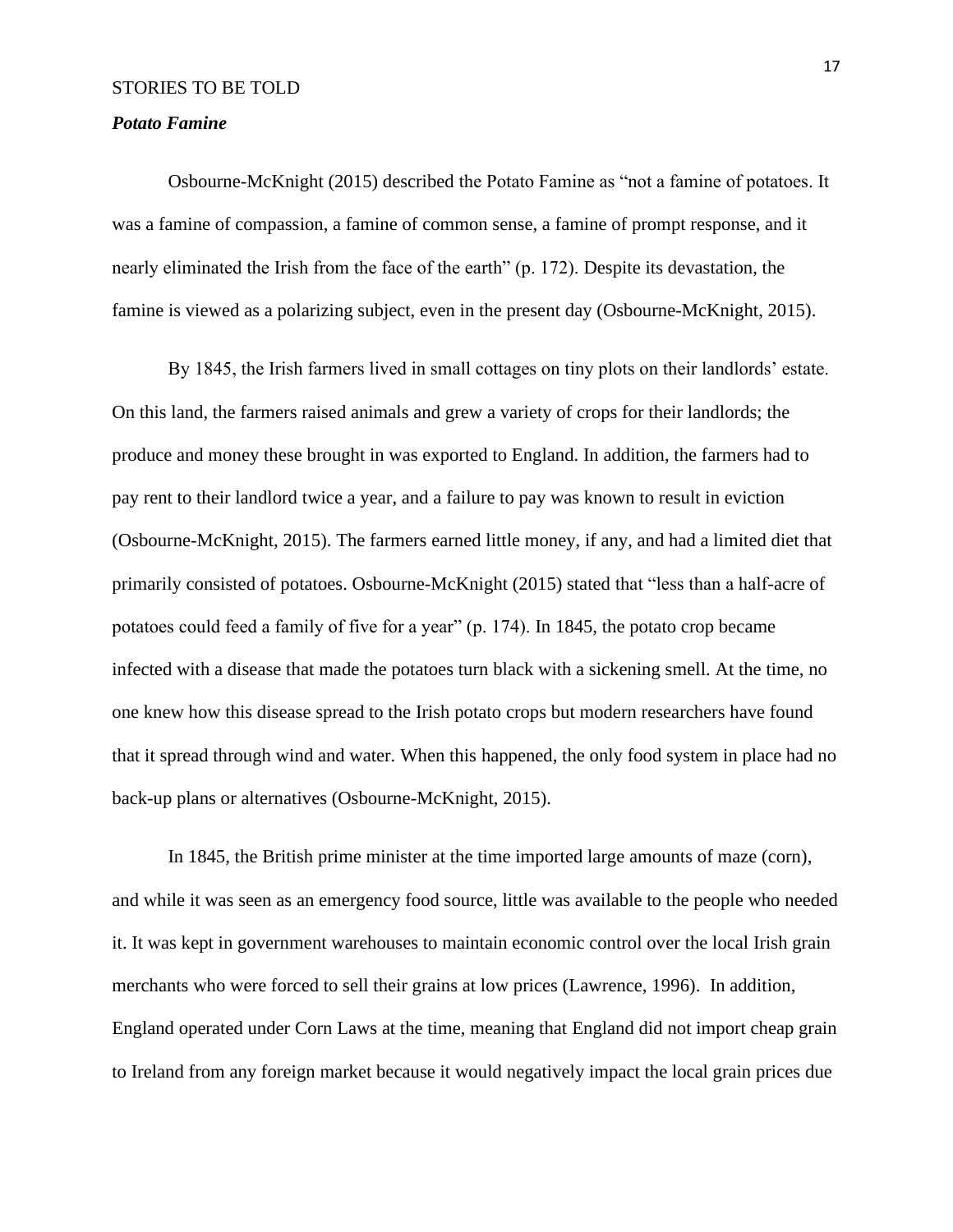to all imported grains being highly taxed. If British Parliament repealed these Corn Laws, though, it would have been possible to send cheap grain to Ireland to feed the population during the famine (Osbourne-McKnight, 2015).

In an attempt to feed themselves and pay their rent, the Irish started selling their belongings and farm animals. Since the landlords were responsible for their rent and their tenants, it was cheaper to evict them, and replace the homes with pastures for their sheep and cattle (Osbourne-McKnight, 2015). By 1847, England had passed a clause that stated that any tenant who owned more than a quarter acre of land was to receive no government relief. This resulted in these families having to give up their homes in order to find food, a workhouse or a hospital, and more landlords were able to reclaim the land for their own pastures (Osbourne-McKnight, 2015).

Before the famine, there were 130 workhouses built throughout Ireland. Families were only allowed entry, however, if they had proof that they had no land or home. The British wanted them to be as unappealing as possible, though, to deter the Irish poor from relying on this support unless absolutely necessary (Lawrence, 1996). While these facilities provided food, shelter and work for the Irish poor, families were separated into different wards, and the crowded conditions became a breeding ground for a number of diseases. No one was allowed to leave and all rules were strictly enforced, with some of the punishments including being whipped. An alternative to this was for the landlord to buy a ticket to either Canada or the United States to ship the family to since it was seen as cheaper than using the rent money to pay for the workhouses (Osbourne-McKnight, 2015).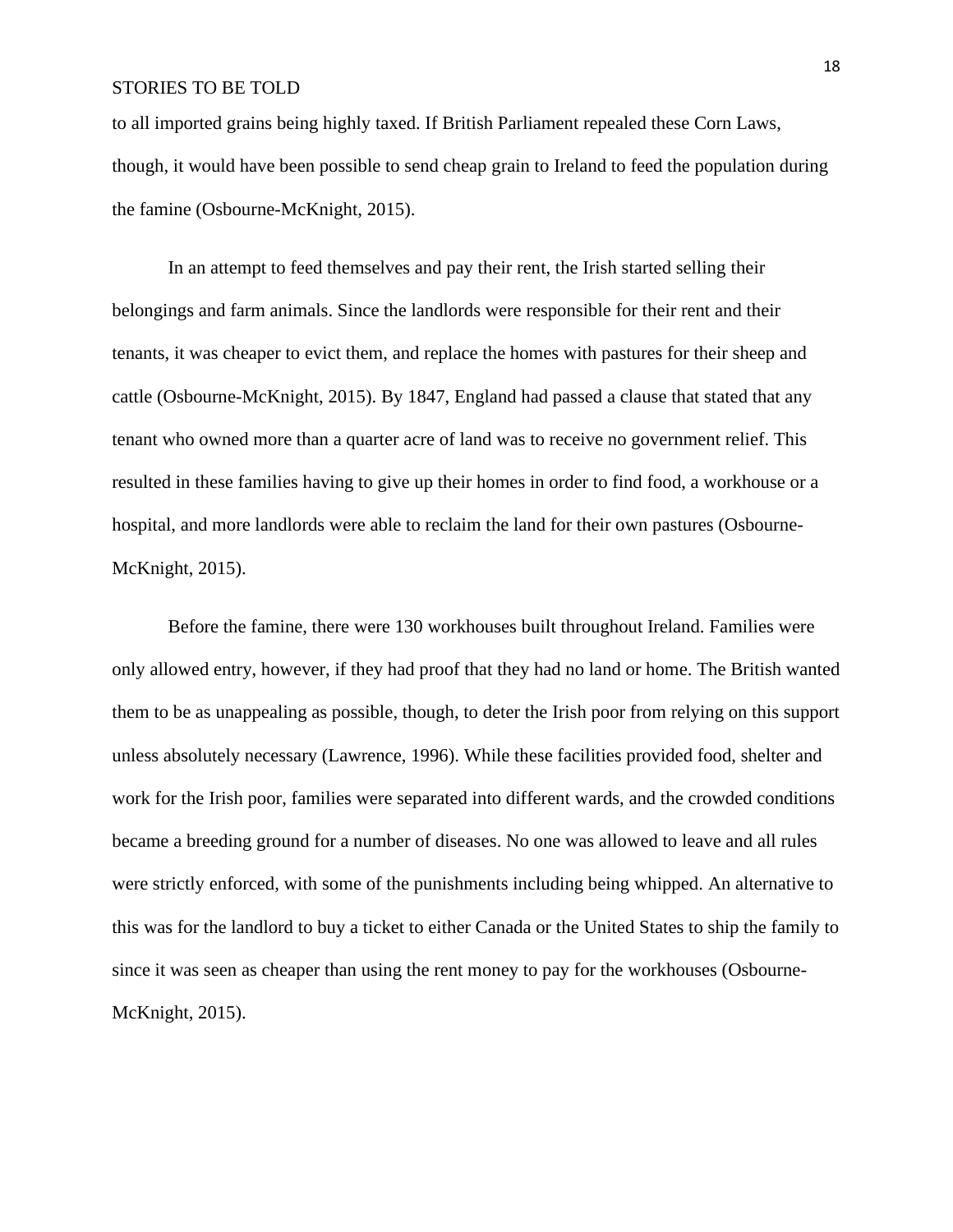Much of the support came from the Quaker-run charities who came from England and Europe to open soup kitchens in Eastern Ireland. They also hired ships to bring in food, medicine and clothing, and brought seeds to the distressed areas of Western Ireland in order to help the people plant crops (Osbourne-McKnight, 2015). The relief efforts from the Quakers prompted the British government to start providing soup kitchens in the spring of 1847 (Lawrence, 1996). In the end, approximately one million people died in the Potato Famine, either from starvation or diseases and about one million more immigrated to other countries (Mulhall, 2018). There are no current studies of the physical or psychological effects of the Potato Famine; however, studies that have been done on the effects of famines in other countries hint that the effects of the Potato Famine could be significant and intergenerational (Powerdly, 2019). Another event that could be considered a fresh wound in Irish history is that of the Magdalene Laundries.

## *Magdalene Laundries*

According to Luddy (1995), Irish historians have traced the operation of Magdalene Laundries (also called Magdalene Asylums) back to the  $19<sup>th</sup>$  century, and it is argued that this started during a time of increased prostitution and limited resources for women in need of refuge. Luddy (1995) further argued that the women entered these asylums by choice, and supported this argument by citing few records of escapes from the Laundries throughout the 19<sup>th</sup> century. Additionally, she found that there were some women who re-entered the Laundries numerous times. Smith (2007), however, argued that this collided with the more recent research stating these asylums were "prisonlike institutions wherein women were incarcerated against their wills" (Smith, 2007, p.30). According to Smith (2007), religious groups that operated the Magdalene Laundries continue to deny access to records for women entering the institutions after 1900. The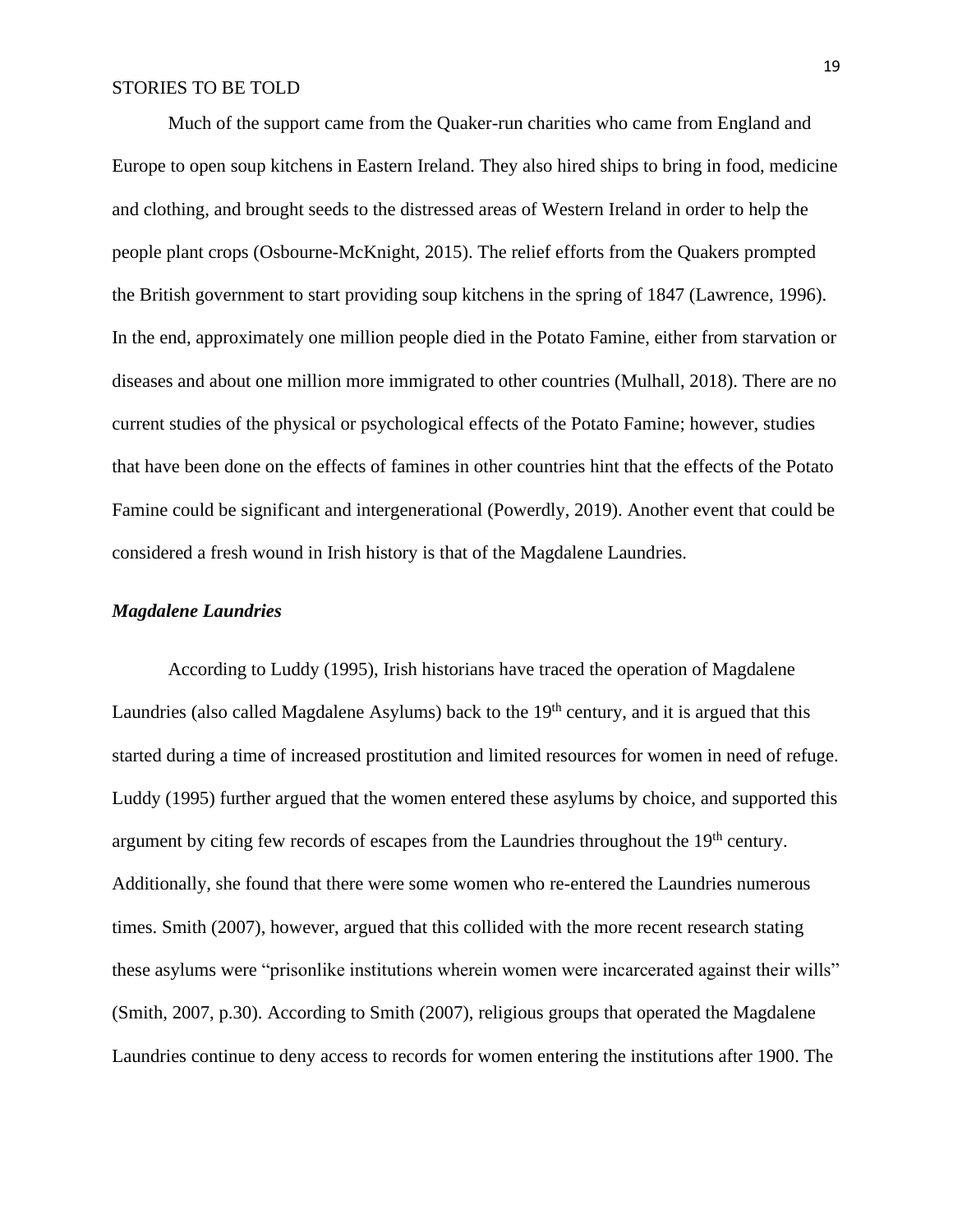history that is able to be accessed comes to an abrupt end at the onset of the  $20<sup>th</sup>$  century, and focuses mainly on the 19<sup>th</sup> century.

The Magdalene Laundries were first started as a refuge for women who were prostitutes. By the 1940s, however, the majority of the women who came to these facilities were unwed mothers (Humphries, 1998). There were a number of different reasons as to how these women would end up in these facilities; while some women did enter voluntarily, some were referred by Catholic convents and charities (Luddy, 1995). Many were sent by their families as a result of perceived sexual immorality, which included having children out of wedlock, rape, or sexual abuse (Magray, 1998). Others were also incarcerated by the police as an alternative to prison for crimes such as concealing a birth (Smith, 2007). While, there is no evidence to support that the Magdalene Laundries were funded by the government (Smith, 2007), these institutions were able to survive through donations and endowments from wills. Some of the Laundries even operated commercially, but the women worked without payment (*Christian Obligation*, 1931).

Regarding the women who had children out of wedlock, the Irish Free State worked with the Catholic hierarchy to create a two-tier system to identify which service would be most useful. For example, "first offenders" were seen as those open to "spiritual reclamation," whereas others were seen as "hopeless cases" (Smith, 2007, p. 48). First offenders were able to attend what was known as Mother and Baby homes where they would receive assistance that was funded by state and local authorities. Those considered to be in the second tier were sent to Magdalene Laundries as they were seen as women in need of "incarceration and/or self-protection" (Smith, 2007, p. 48). Any unwed mothers were separated from their children even though both of them lived in the same compound; the mothers lived in different buildings while the children were unaware (Smith, 2007).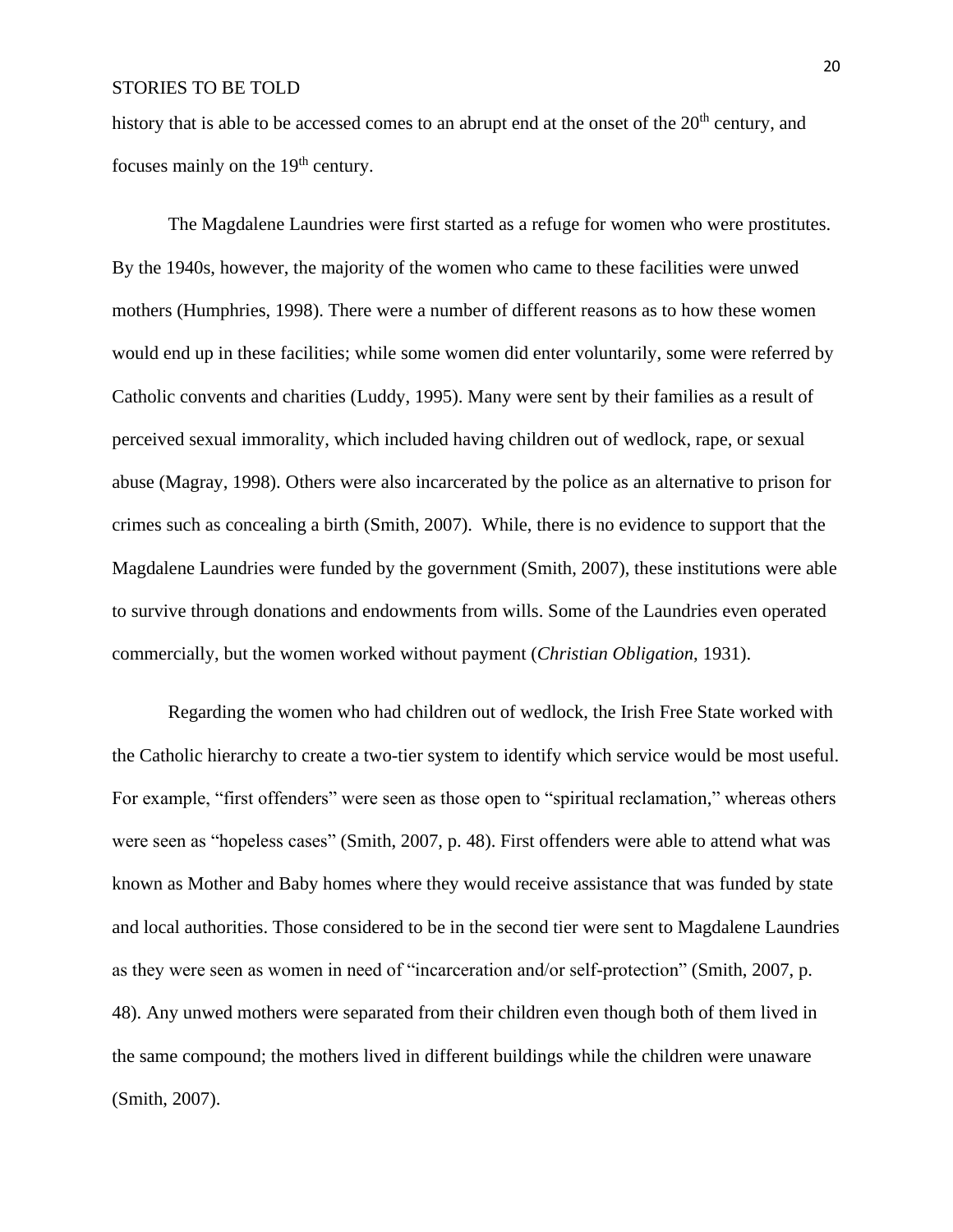Within the Magdalene Laundries, the women were expected to do a variety of chores that included washing clothing and linens; this was meant to be symbolic work for them to wash away their sins (Humphries, 1998). The organization, Justice for Magdalenes Research, adds that the women were forced to work for long hours, from morning until night, doing various manual labor tasks. If anyone refused to do their work, the punishments included physical abuse, solitary confinement, taking away meals, being forced to kneel for long periods of time, and acts of humiliation such as shaving their hair (*About the Magdalene Laundries*, n.d.). Additionally, the women were usually not told when they would be released, or if they ever would be able to be released. When entering the Magdalene Laundries, their names were changed, their hair was cut, and their clothes were replaced with a uniform with most facilities enforcing a rule of silence. If a woman was released, it was normally without warning, and the woman would leave with no money and only the clothes she had on her. While some of the released women were granted jobs in other institutions, many fled as soon as they could (*About the Magdalene Laundries*, n.d.).

In 1993, the nuns in High Park, Dublin sold a plot of land where a parking lot currently resides. When land was bought and construction began, the workers uncovered a mass grave of Magdalene Laundry workers. This garnered public attention, and more people started to question what was happening in these institutions (Unsworth, 2014). The last Magdalene laundry closed down in 1996 (Culliton, 1996). As a result, during the 1990s, four documentaries came out about the Magdalene Laundries that were produced by foreign media companies, even though none of them aired on Irish television (Smith, 2007). As documentaries about the Magdalene laundries surfaced, it put pressure on the prime minister of Ireland to apologize to the victims and survivors (Smith, 2001). Similarly, Ireland's sisters of Mercy offered an apology to the survivors in 2004. The Catholic Church and other congregations have not offered an apology to the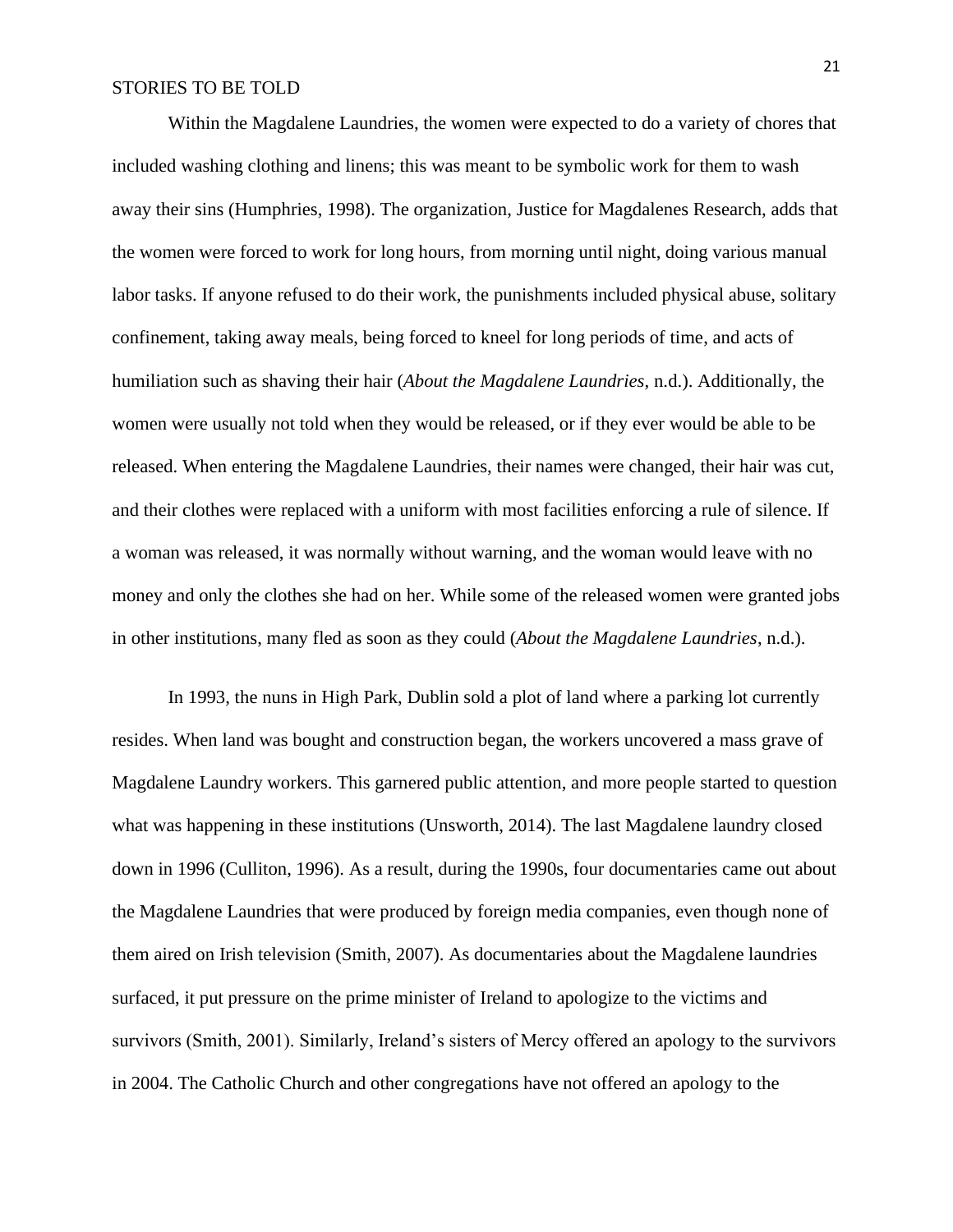victims/survivors of any of their institutions, however, have refused to provide access to their records, thus keeping the survivors from gaining acknowledgment of their suffering (Smith, 2007).

## *Current Memorials and Activism*

One-hundred and fifty years after the famine, British Prime Minister Tony Blair apologized for England's role in the famine, calling it an event that has left a wounded relationship between Ireland and England. He also acknowledged that it was the politicians in England at the time, and said that their failure to act was why it became a tragedy (Powderly, 2019). Currently, there are monuments to honor the victims of the Potato Famine in areas such as Dublin and County Mayo, but there are also some in places where the Irish immigrated, such Liverpool, England, Canada and some areas of the United States (*Irish Famine Memorial*, n.d.).There is also the National Irish Famine Museum in Strokestown, Roscommon, Ireland where visitors are educated about the famine through original archives and artifacts that tell the stories of the landlords, the tenants, and the long-term impact of the famine (Strokestown Park, n.d.). In 1991, the organization Afri (Action from Ireland) started the annual Famine Walk in remembrance of the Great Famine. Joe Murray, the coordinator of Afri, described the event as being about remembering not only those who died, but those who were forgotten, and remembering brings change (*The Great Starvation - Re-Defining the Irish Famine*, 2017).

Regarding the Magdalene Laundries, in April 1996, a small crowd gathered in St. Stephen's Green, Dublin for the unveiling of a plaque: a park bench as a memorial of those who lived and died in the Magdalene Laundries (The Irish Times, 1996). This bench currently serves as the only national monument to the victims and survivors (Smith, 2007). The Irish state's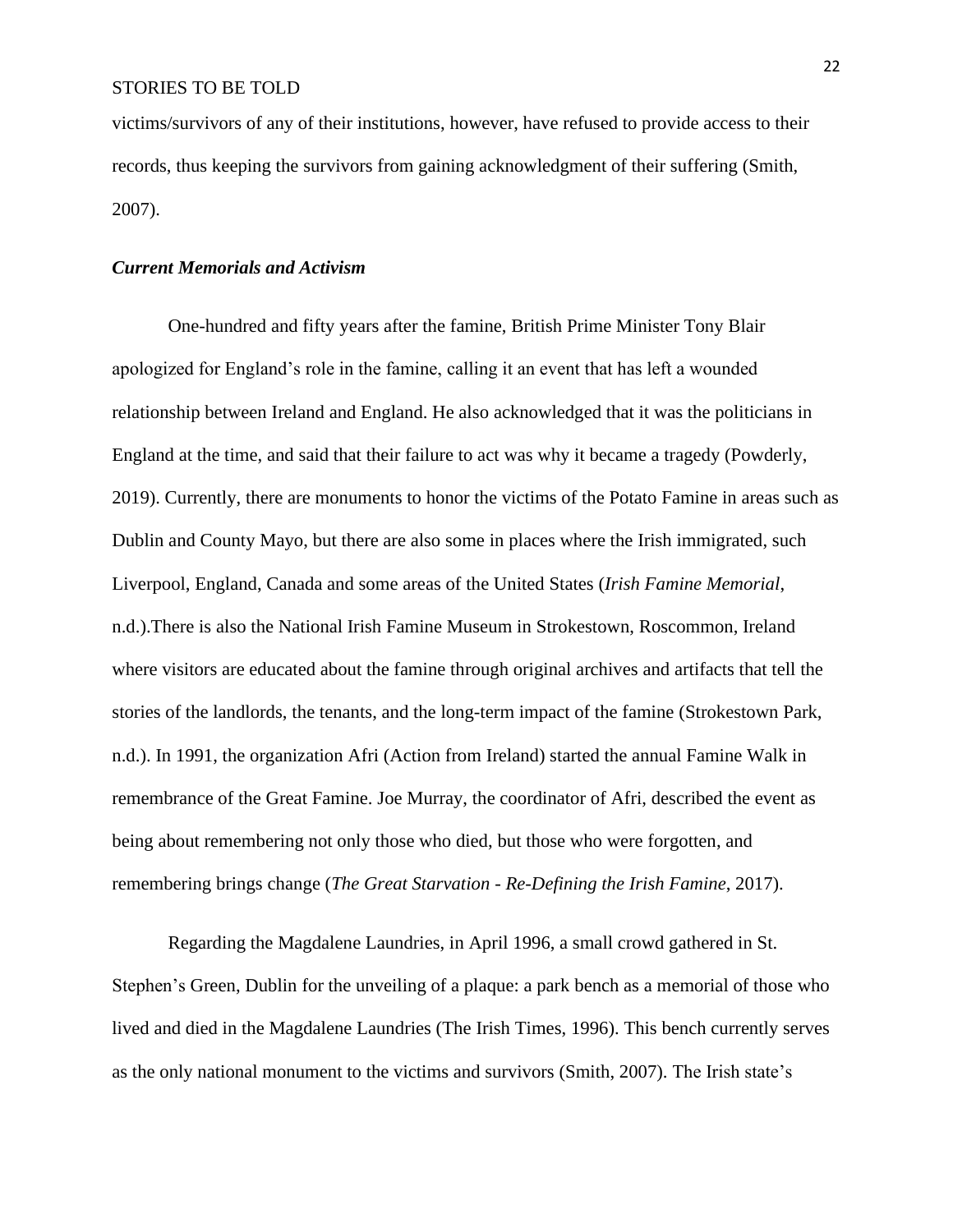official record for the bodies of the women who had died in the Magdalene Laundries is located at Glasnevin Cemetery (O'Kane, 1996). There are also other burial sites in locations such as Galway, Limerick, Waterford and Cork (*Map of Magdalene Laundries & Graves*, n.d.).

Smith (2007) states that the current films and reports about the Magdalene Laundries provide a platform for the survivors to bring their story out of the "shadows of historical silence and societal shame" (Smith, 2007, p. 117). In a *60 Minutes* segment about the Magdalene Laundries, one of the women, Mary Norris, stated it is important for people to know what happened in the Laundries and to not dismiss them as just another event in time (Franklin DeVine, 1999).

An organization aimed towards advocacy of the Magdalene survivors is Justice for Magdalenes, which was founded in 2003 with the goal of compensation for the Magdalene survivors, as well as to advocate for the Irish state to issue a public apology. The latter was achieved in May 2013, and as a result, the organization has been called Justice for Magdalenes Research ever since. Their current mission is to provide education to the public about the Magdalene Laundries and institutions, and to support the survivors and their families. This is done through providing educational resources, resources for the survivors, and through projects such as the Magdalene Names Project and the Flowers for Magdalenes events (*About JFMR*, n.d.). The Magdalene Names Project aims to record the names of those who died in or survived the Magdalene Laundries to honor the women's lives (*Magdalene Names Project*, n.d.). Along with this, their Flowers for Magdalenes event is an annual, non-political event where attendees lay flowers at Magdalene graves. It started in 2012 in Dublin and Galway, and the number of people who attended grew as time passed. Since 2016, all cities and towns where a previous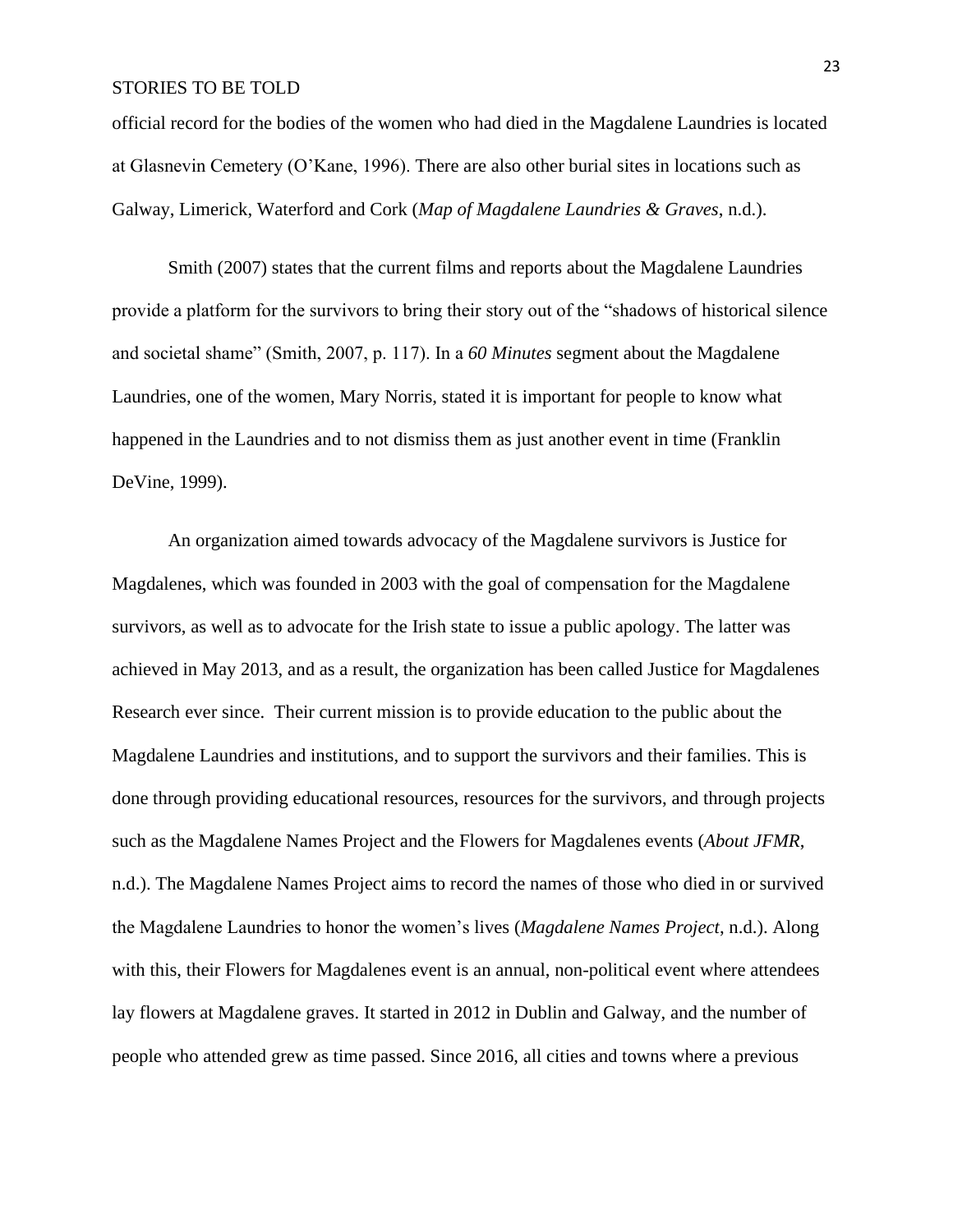Magdalene Laundry was established, there is now a Flower for Magdalenes event for people to come visit and lay flowers (*Flowers for Magdalenes*, n.d.).

## *Magdalene Laundries in Theatre*

An example of the Magdalene Laundries represented in theatre is Patricia Burke Brogan's 1992 play, *Eclipsed*. The story focuses on five fictional women who end up in the institution for different reasons, and the play dramatizes how these women survive their stay and become "active agents of their own destiny" (Smith, 2007, p.93). The play targets the Catholic Church and their collaboration with the Irish State supporting the double-standards between men and women that lead to the Magdalene women being institutionalized for falling short of society's moral expectations of the time (Smith, 2007). The playwright, Patricia Burke Brogan, was a novice working in a Magdalene Laundry in the 1960s, but abandoned this vocation and left the convent (Smith, 2007). She admitted that she wrote *Eclipsed* to give the Magdalene women a voice, and said she remains in dialogue with this part of her past and why it happened (Dempsey, 1993).

Regarding the way the Magdalene Laundries are represented, according to Smith (2007), Burke Brogan views the current representation as one that depicts the women as victims of a patriarchal church-state ideology and the religious organizations as embodiments of these ideologies as a harmful simplifying of the history of these facilities. She encourages a deeper understanding of the past and a move towards a more compromising and harmonious perception (Smith, 2007). In her 2002 play, *Stained Glass at Samhain*, the Magdalene women are remembered and rendered as puppet figures on stage. This emphasizes the idea of the women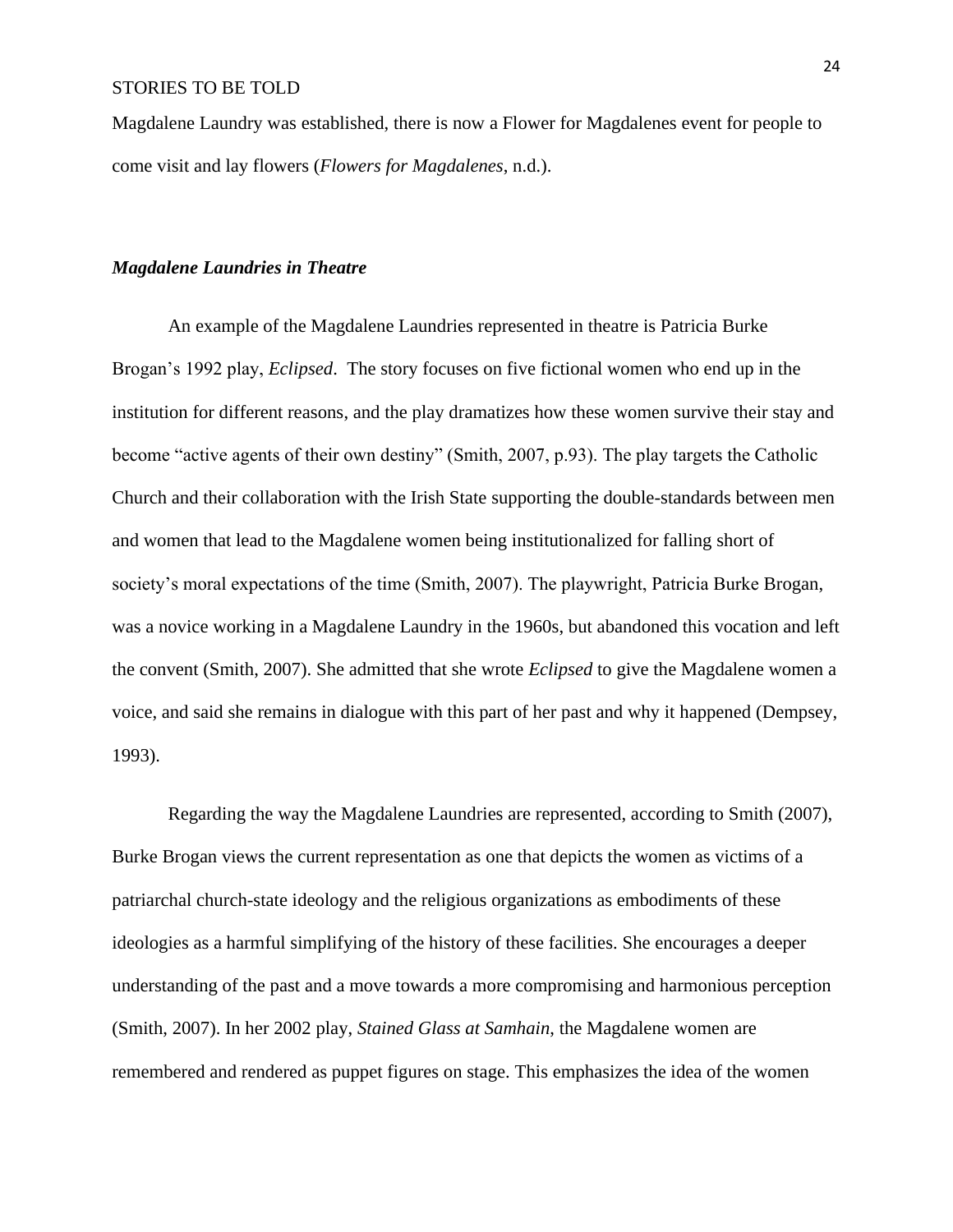quietly listening to their stories being re-told and is also a criticism towards the contemporary representations that tend to make the survivors' stories too much like caricatures (Smith, 2007). In addition, this play is seen as Burke Brogan honoring the survival of women's spirituality beyond the rigid religious confines, which she views as important in helping society in the future (Smith, 2007).

## **Discussion**

While the Potato Famine and the Magdalene Laundries may seem like side notes in Irish history, the current commentary about them provides hints that these are still deep wounds in Irish history. They are not only moments of historic trauma in Ireland, they also give a glimpse into what Ireland has experienced. These events demonstrate themes of oppression (political and religious), silence of victims, and question how history is told and how victims should move forward after such events. While writing this literature review, the author was unable to come across research about the effects of historic trauma in Ireland. The amount of research that has been done with other groups, however, can give us a theoretical framework to conceptualize how historic trauma affects individuals and the collective. Similarly, no direct articles were located about the use of drama therapy and working with Irish historical trauma. Drawing from the use of autobiographical performance theatre with other populations, however, it may be a powerful tool for those suffering from Irish historical trauma.

In drama therapy sessions, theatre-inspired interventions such as role-play, masks, scripts and myths are used to help clients examine their own stories, roles and experiences. The drama therapist should be able to prepare activities that allow for a safe and trusting space to be established over time, building up to working through more emotionally difficult and, for some,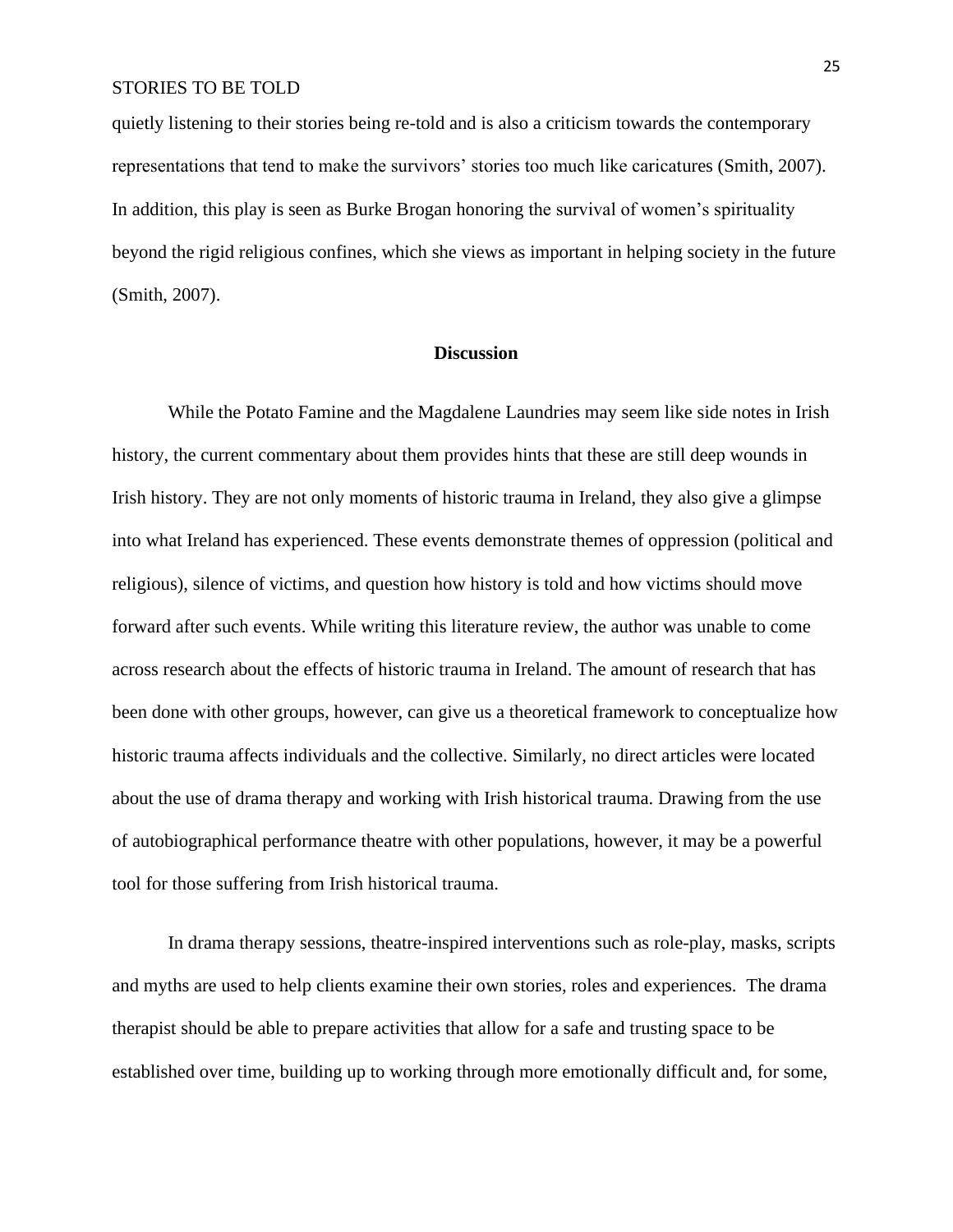traumatic material. Drama therapists who have worked with those affected by historic and collective trauma have also used interventions to allow the clients to grieve and create meaning out of what happened (Volkas, 2009). For those who are struggling with trauma related to the Potato Famine or the Magdalene Laundries, this can provide a way for them to work through not only their own experiences but through the stories and narratives that they have carried with them throughout their lives.

When doing autobiographical performance theatre, the individual or group that is performing has input in how they are represented on stage, providing them a sense of autonomy. Additionally, the relationship built with the director and the audience witnessing the performance provides an avenue for the performers to feel heard. The therapy takes place throughout the production process, thus making the performance beyond a cathartic experience. This is important for those affected by trauma related to the Potato Famine and Magdalene Laundries. The Potato Famine is an event that invokes polarizing feelings and opinions to this day, but for many, it is an event that should be remembered as a tragedy where there could have been help provided, rather than just a natural-occurred event. For survivors of the Magdalene Laundries, there is a desire for their experiences to, at the very least, be acknowledged. Currently, there is still a culture of silence towards the Magdalene Laundries and the victims within them. Autobiographical performance theatre would provide the survivors of both these tragedies a chance to feel acknowledged/remembered, which can be a step in the right direction towards healing.

Limitations of this literature review are that the author did not come across literature about autobiographical performance theatre being used to address historic trauma. The author did come across this variation of therapeutic performance being used to address trauma, and to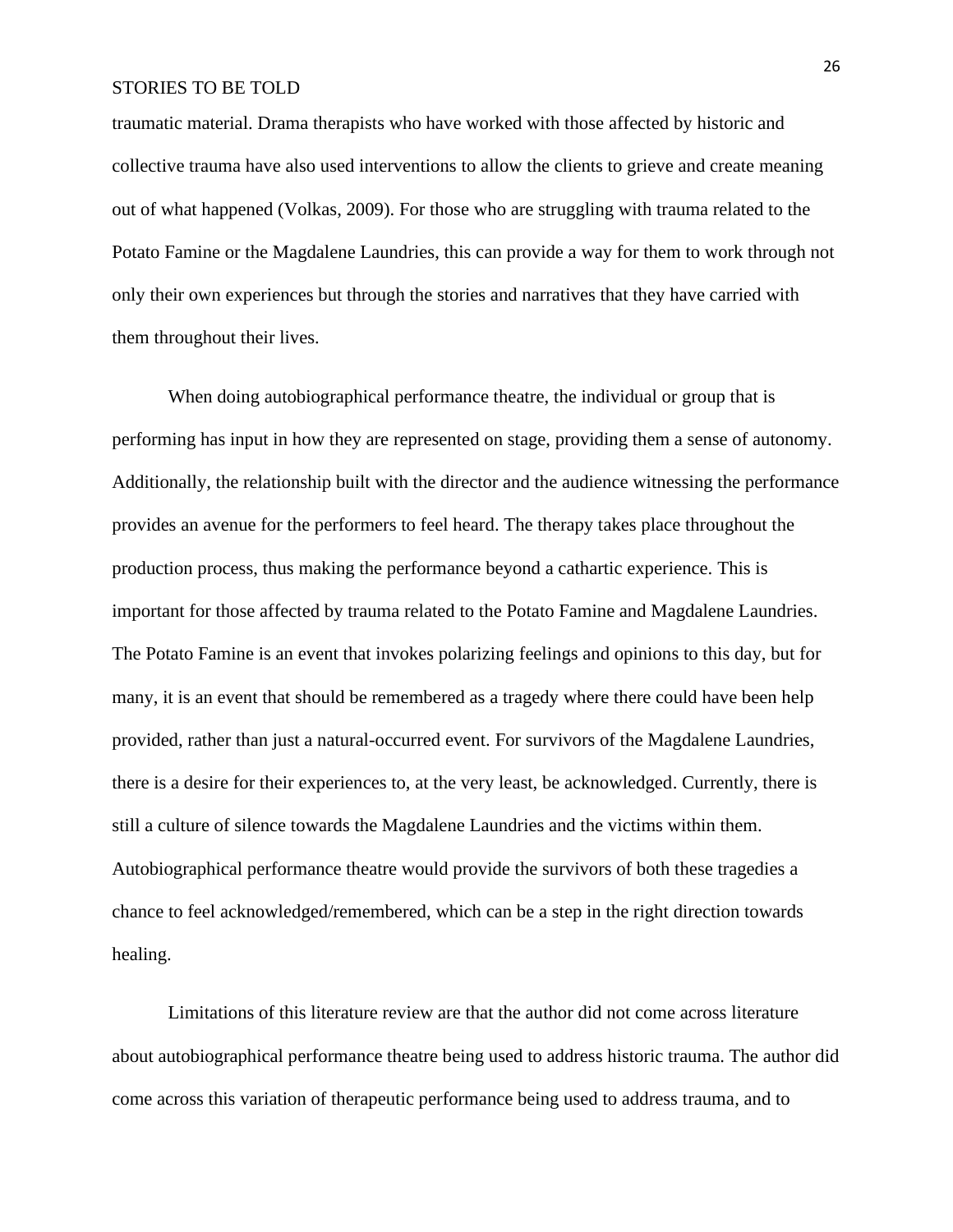provide social commentary. The author also found it difficult to come across articles specific to the psychological and physical effects of historic or intergenerational trauma in Ireland regarding the Potato Famine and Magdalene Laundries. It is also important to note that the author focused on specific events in Irish history; therefore, there are other important events in Irish history that may provide more insight into the historic trauma of Ireland. The author focused on the events due to personal interest.

For future research, the continuation of studying the various effects of historic, collective and intergenerational trauma, particularly regarding the Potato Famine and the Magdalene Laundries, would be a worthwhile addition to the current research, particularly in the form of qualitative research , which would capture meaningful narratives of how these events still affect individuals today. This information might then provide clarity for drama therapy in terms of how to best use therapeutic theatre to support this unique population. Finally, while there is a plethora of research that gives insight into different populations drama therapy can be beneficial to, there is still the need for more research about the different ways therapeutic theatre can specifically be applied.

## **Conclusion**

The events of Irish history that were discussed in this literature review show a paralleled theme of a group of people being treated as "other," and the way history has shaped to try and forget those who were impacted by these events. There is also a theme of current activism to not rewrite history, but know what truly happened and move forward in a way that respects the past victims and makes progress in the future. The nature of autobiographical performance theatre is one that provides a space for these survivors to not only share their experiences, but to also feel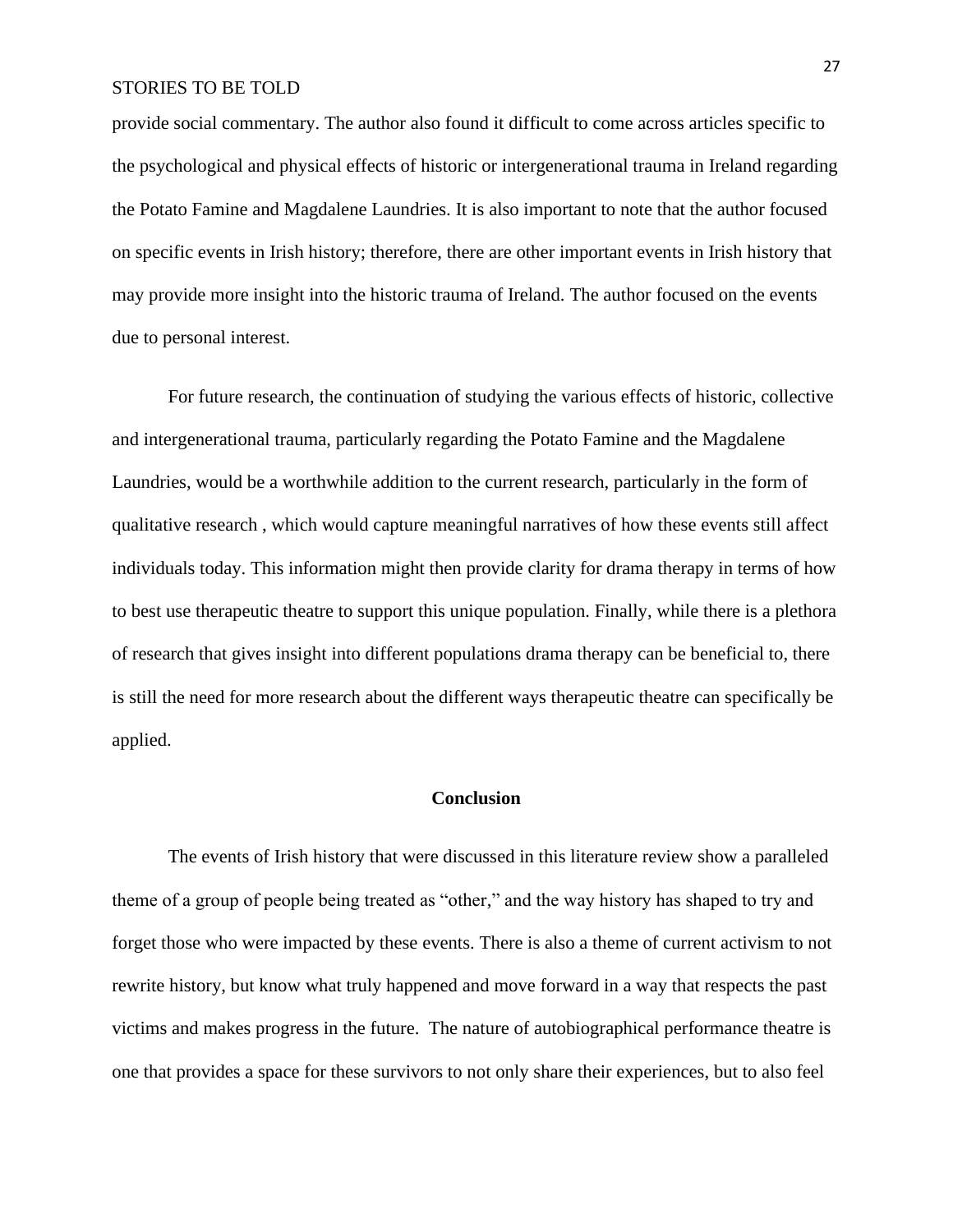heard by empathic audience members which can provide the acknowledgement that is being sought. It can also provide a way to learn from and remember the past without being stuck in it, and move forward in a way that continues to remember but also progresses and gets better over time.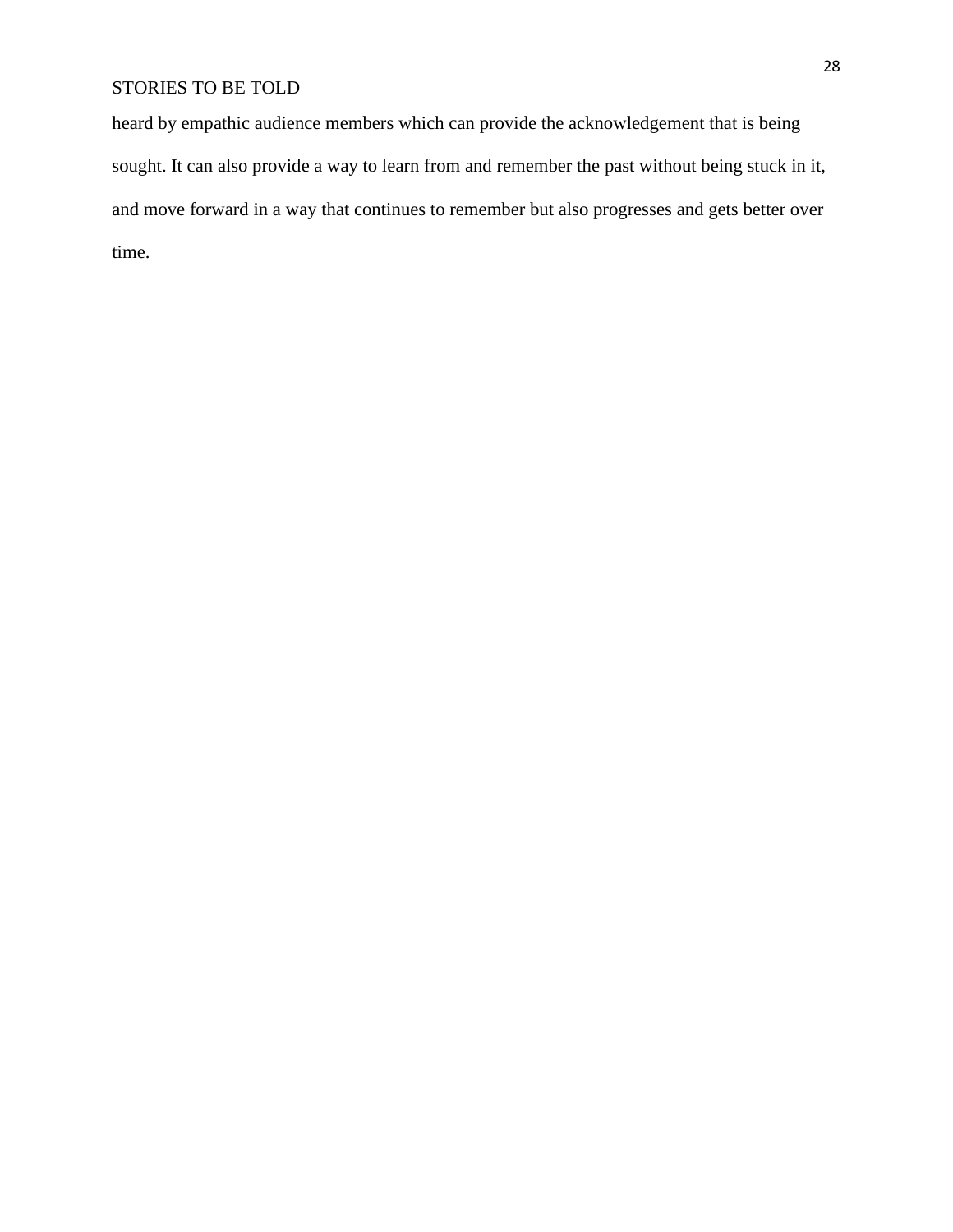## *References*

Abrams, M. S. (1999). Intergenerational transmission of trauma: Recent contributions from the literature of family systems approaches to treatment. *American Journal of Psychotherapy*, *53*(2), 225-231. <https://doi.org/10.1176/appi.psychotherapy.1999.53.2.225>

*About JFMR*. (n.d.). Justice for Magdalenes Research. Retrieved April 26, 2021, from <http://jfmresearch.com/aboutjfmr/>

*About the Magdalene Laundries*. (n.d.). Justice for Magdalenes Research. Retrieved April 26, 2021, from [http://jfmresearch.com/home/preserving-magdalene-history/about-the-magdalene](http://jfmresearch.com/home/preserving-magdalene-history/about-the-magdalene-laundries/)[laundries/](http://jfmresearch.com/home/preserving-magdalene-history/about-the-magdalene-laundries/)

Bailey, S. (2009) Performance in drama therapy in Johnson, D. R., & Emunah, R. (2009). *Current approaches in drama therapy*. (pp. 145-170) Springfield, IL: Charles C. Thomas.

Brave Heart M.Y.H, DeBruyn L.M. (1998) The American Indian Holocaust: Healing historical unresolved grief. American Indian and Alaska Native Mental Health Research. 1998;8(2):56–78.

Carter, M. (2010). The teacher monologues: An A/R/tographical exploration. *Creative Approaches to Research*, *3*(1), 42-66. <https://doi.org/10.3316/car0301042>

Christian Obligation. (1931, January 12). *Irish Independent*, A8.

Cobbs , P. (1972). Ethnotherapy in groups. In *New Perspectives on Encounter Groups*. San Francisco. Jossey-Bass, Inc. pp. 383-403.

Cullinton, G. (1996). Last days of a laundry. *Irish Times* (25, September): 15.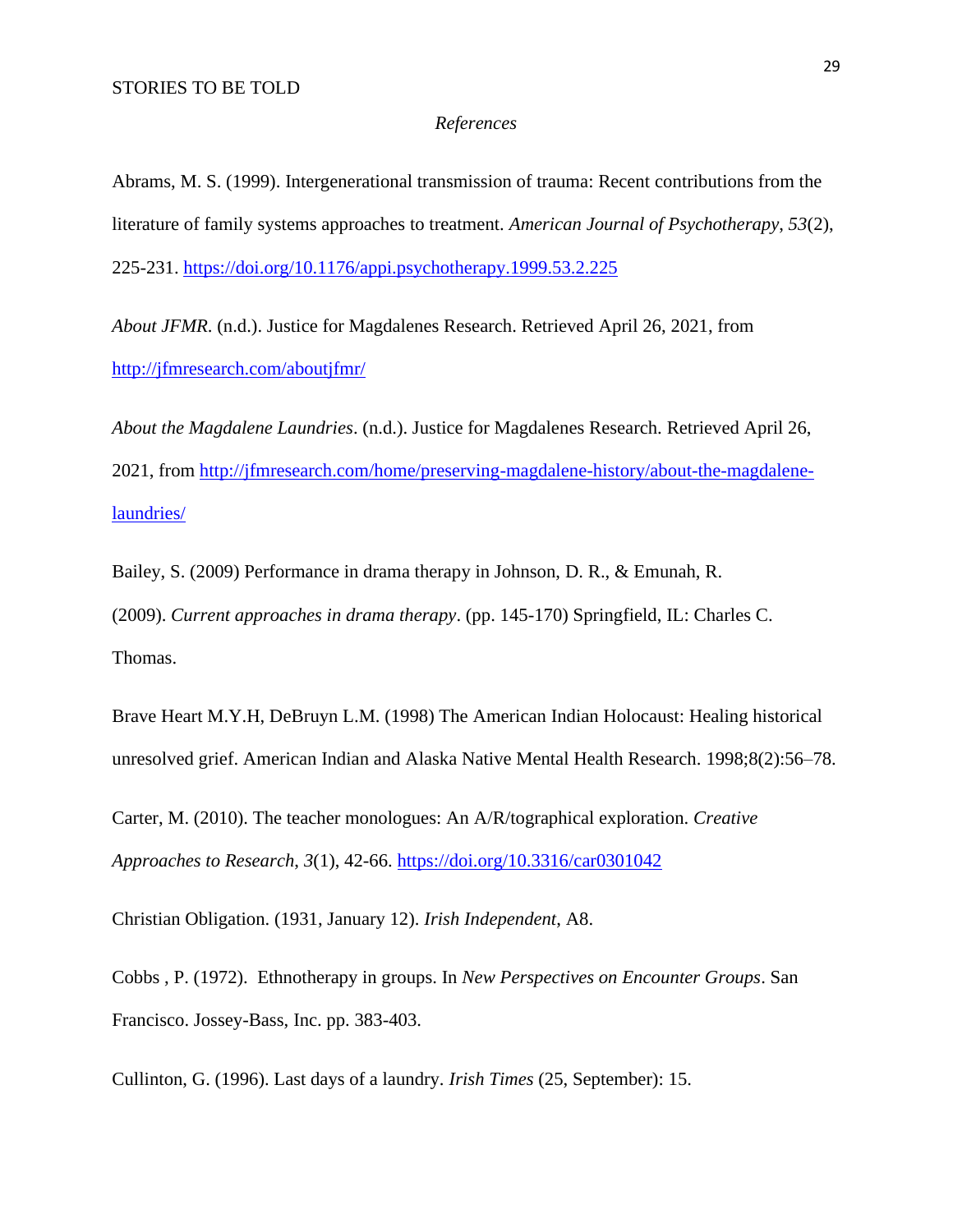Dempsey, A. (1993, September 4). The Laundry Girls. *Irish Times.* 

Emunah, R. (1994). *Acting for real: Drama therapy process, technique, and performance*. Psychology Press.

Emunah, R. (2015). Self-revelatory performance: A form of drama therapy and theatre. *Drama Therapy Review*, *1*(1), 71-85. [https://doi.org/10.1386/dtr.1.1.71\\_1](https://doi.org/10.1386/dtr.1.1.71_1)

Emunah R., Raucher, G., Ramirez-Hernandez, A. (2014). Self-revelatory performance in mitigating the impact of trauma in Sajnani, N. & Johnson, D.R. (2014). *Trauma-Informed Drama Therapy: Transforming Clinics, Classrooms, and Communities* (pp. 93-119). Charles C Thomas Publisher.

*Flowers for Magdalenes*. (n.d.). Justice for Magdalenes Research. Retrieved April 26, 2021, from<http://jfmresearch.com/home/flowers-for-magdalenes/>

Franklin DeVine, L. (Producer). (1999, January 3). The Magdalen Laundries [TV Series Episode]. In Owens, B (Executive Producer), *60 Minutes.* CBS News.

Harnden, B. (2014). You arrive: Trauma performed and transformed in Sajnani, N. & Johnson, D.R. (2014). *Trauma-Informed Drama Therapy: Transforming Clinics, Classrooms, and Communities* (pp. 122-149). Charles C Thomas Publisher

Health Canada. Acting on what we know: Preventing youth suicide in First Nations. Ottawa: Advisory Group on Suicide Prevention; 2003.

Hodden, D. (2008). *Autobiography and performance.* Hampshire and New York: Palgrave Macmillion.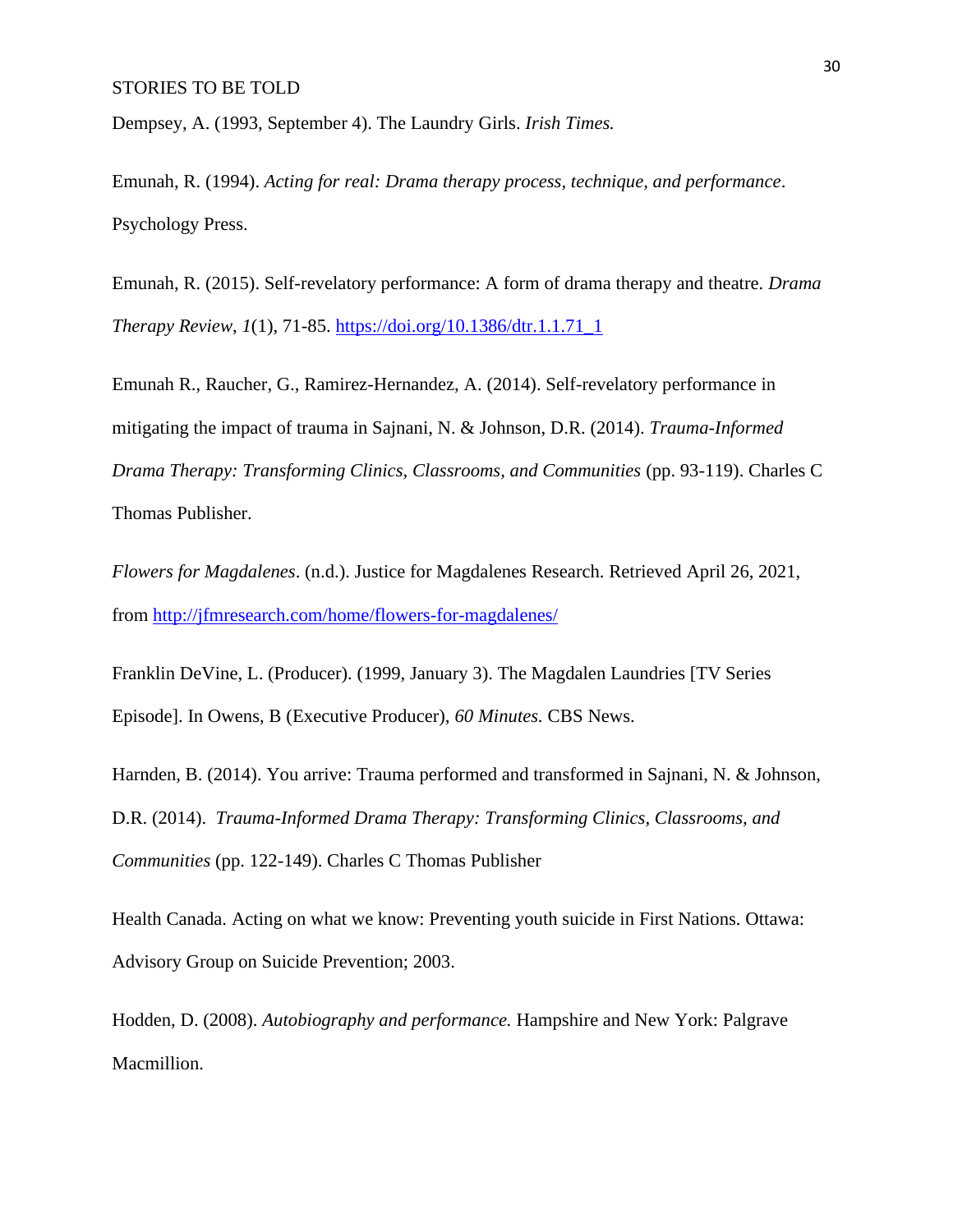Humphries, S. (Director). (1998). *Sex in a Cold Climate* [Film]. Testimony Films.

*Irish Famine Memorial*. (n.d.). Irish Famine Exhibition. Retrieved April 26, 2021, from [https://www.theirishpotatofamine.com/pages/irish-famine-memorial.](https://www.theirishpotatofamine.com/pages/irish-famine-memorial)

Jones, P. (2007). *Drama as Therapy volume 1: Theory, Practice and Research* (2nd ed.). Routledge.

Kolk, B. V. (2014). *The Body Keeps the Score: Brain, Mind, and Body in the Healing of Trauma*. Penguin.

Korn, L., & Griffin, S. (2002). Community trauma and development. *Fourth World Journal*, *5*(1), 1-9.

Lawrence, P. (Director). (1996). *The Great Irish Famine* [Film]. A&E Network.

Luddy, M. (1995). *Women and Philanthropy in Nineteenth Century Ireland*. Cambridge. Cambridge University Press.

*Magdalene Names Project*. (n.d.). Justice for Magdalenes Research. Retrieved April 26, 2021, from<http://jfmresearch.com/home/magdalene-names-project/>

Magray, M.P. (1998). *The transforming power of nuns: women, religion, and cultural change in Ireland*. New York. Oxford University Press.

*Map of Magdalene Laundries & Graves*. (n.d.). Justice for Magdalenes Research. Retrieved April 26, 2021, from [http://jfmresearch.com/home/map-of-magdalene-laundries-and-grave](http://jfmresearch.com/home/map-of-magdalene-laundries-and-grave-locations/)[locations/](http://jfmresearch.com/home/map-of-magdalene-laundries-and-grave-locations/)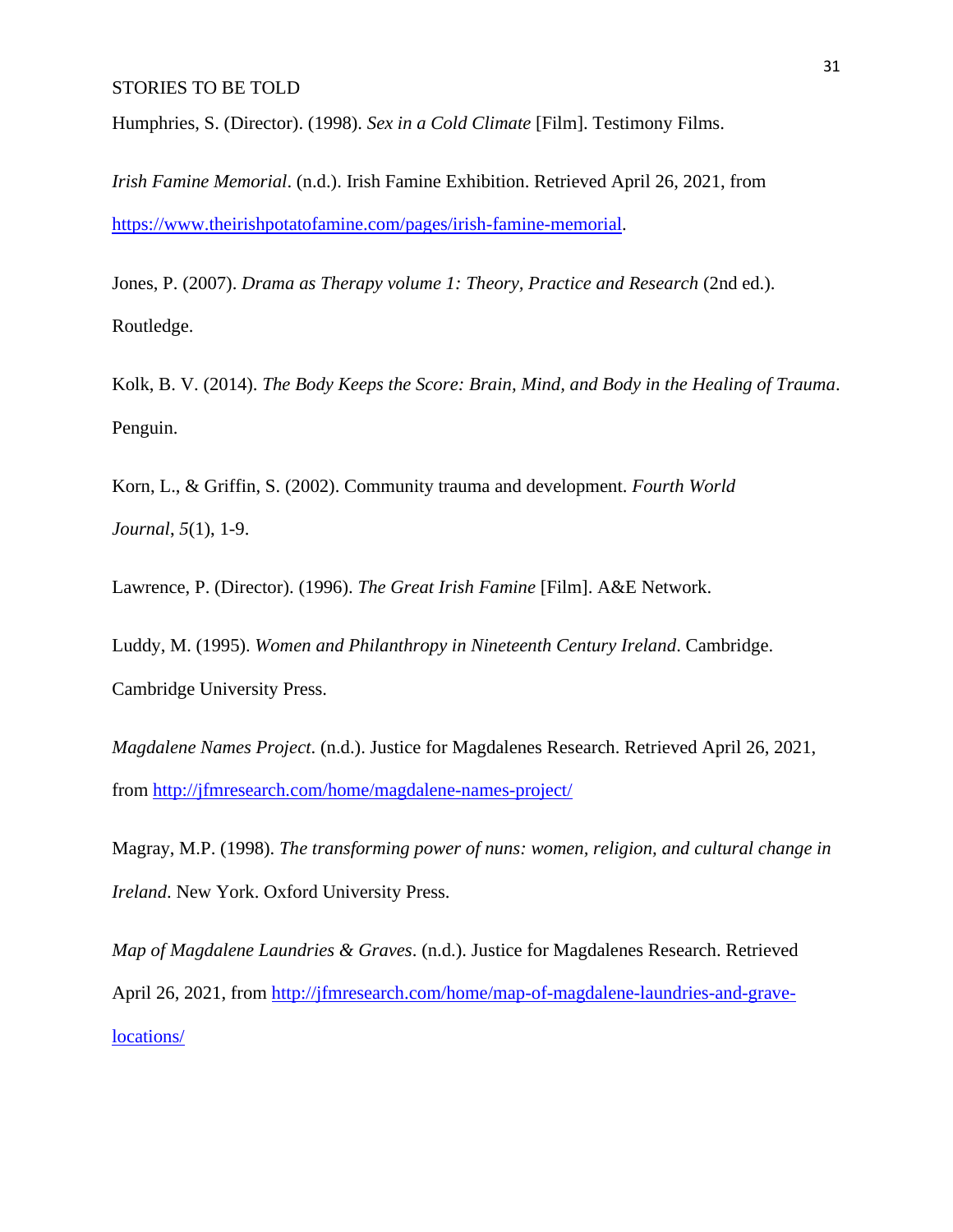Mulhall, D. (2018, December 3). Black '47 Ireland's Great Famine and its after-effects. *DFA - Department of Foreign Affairs*. [https://www.dfa.ie/irish-embassy/usa/about-](https://www.dfa.ie/irish-embassy/usa/about-us/ambassador/ambassadors-blog/black47irelandsgreatfamineanditsafter-effects/)

[us/ambassador/ambassadors-blog/black47irelandsgreatfamineanditsafter-effects/](https://www.dfa.ie/irish-embassy/usa/about-us/ambassador/ambassadors-blog/black47irelandsgreatfamineanditsafter-effects/)

North American Drama Therapy Association. (n.d.). *NADTA Code of Ethical Principles*. <https://www.nadta.org/assets/documents/updated-nadta-code-of-ethics-2019.pdf>

O'Kane, M. (1996). Washing away their sins: The last of Ireland's Magdalen laundries…has just closed. *Guardian* [Manchester]. (30, October):2.

Osborne-McKnight, J. (2015). *The story we carry in our bones: Irish history for Americans*. Pelican Publishing Company.

Pearce M.E., Christian W.M., Patterson K., Norris K., Moniruzzaman A., Craib K.J.P., Spittal P.M. The Cedar Project: Historical trauma, sexual abuse and HIV risk among young Aboriginal people who use injection and non-injection drugs in two Canadian cities. Social Science & Medicine. 2008;66(11):2185–2194.

Pendzik, S. (2013). The poiesis and praxis of autobiographical theatre. Keynote speech, *13th Summer Academy of the German Association of Theatre-Therapy* (DGFT), Remscheid, Germany.

[https://www.academia.edu/12635258/The\\_Poiesis\\_and\\_Praxis\\_of\\_Autobiographical\\_Therapeuti](https://www.academia.edu/12635258/The_Poiesis_and_Praxis_of_Autobiographical_Therapeutic_Theatre) [c\\_Theatre](https://www.academia.edu/12635258/The_Poiesis_and_Praxis_of_Autobiographical_Therapeutic_Theatre)

Powderly W. G. (2019). How Infection Shaped History: Lessons From the Irish Famine. *Transactions of the American Clinical and Climatological Association*, *130*, 127–135.

Psychology Today. (n.d.). *Trauma*. <https://www.psychologytoday.com/us/basics/trauma>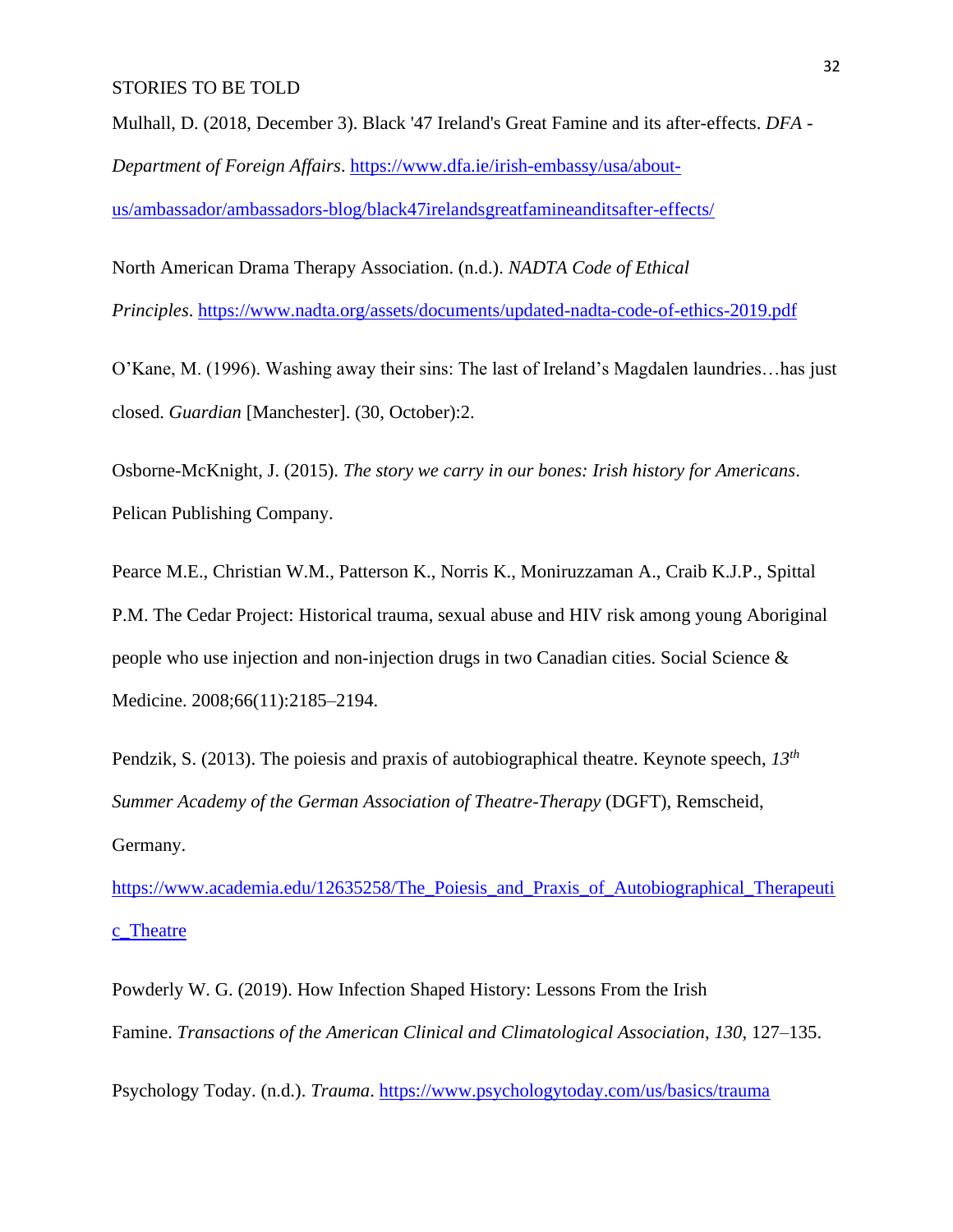Rogers, N. (1993). *The creative connection: Expressive arts as healing*. Science and Behavior Books.

Rubin, S. (2016). Embodied life stories: Transforming shame through self-revelatory performance in Pendzik, S., Emunah, R., & Johnson, D.R. (2016). *The Self in Performance:*  Autobiographical, Self-Revelatory, and Autoethnographic Forms of Therapeutic Theatre (pp. 123- 132). Springer Nature.

Sajnani, N., & Johnson, D. R. (2014). The Role of Drama Therapy in Trauma Treatment in Sajnani, N. & Johnson, D.R. (2014). *Trauma-Informed Drama Therapy: Transforming Clinics, Classrooms, and Communities* (pp. 5-20). Charles C Thomas Publisher.

Sajnani, N. (2009) Theatre of the oppressed: drama therapy as cultural dialogue in Johnson, D. R., & Emunah, R. (2009). *Current approaches in drama therapy*. (pp. 461-481) Springfield, IL: Charles C. Thomas.

Sangalang, C. C., & Vang, C. (2016). Intergenerational trauma in refugee families: A systematic review. *Journal of Immigrant and Minority Health*, *19*(3), 745-

754. <https://doi.org/10.1007/s10903-016-0499-7>

Smith, J. M. (2007). *Ireland's Magdalen laundries and the nation's architecture of containment*. University of Notre Dame Press.

Strokestown Park. (n.d.). *National Famine Museum*. Retrieved April 26, 2021, from <https://www.strokestownpark.ie/famine/national-famine-museum/>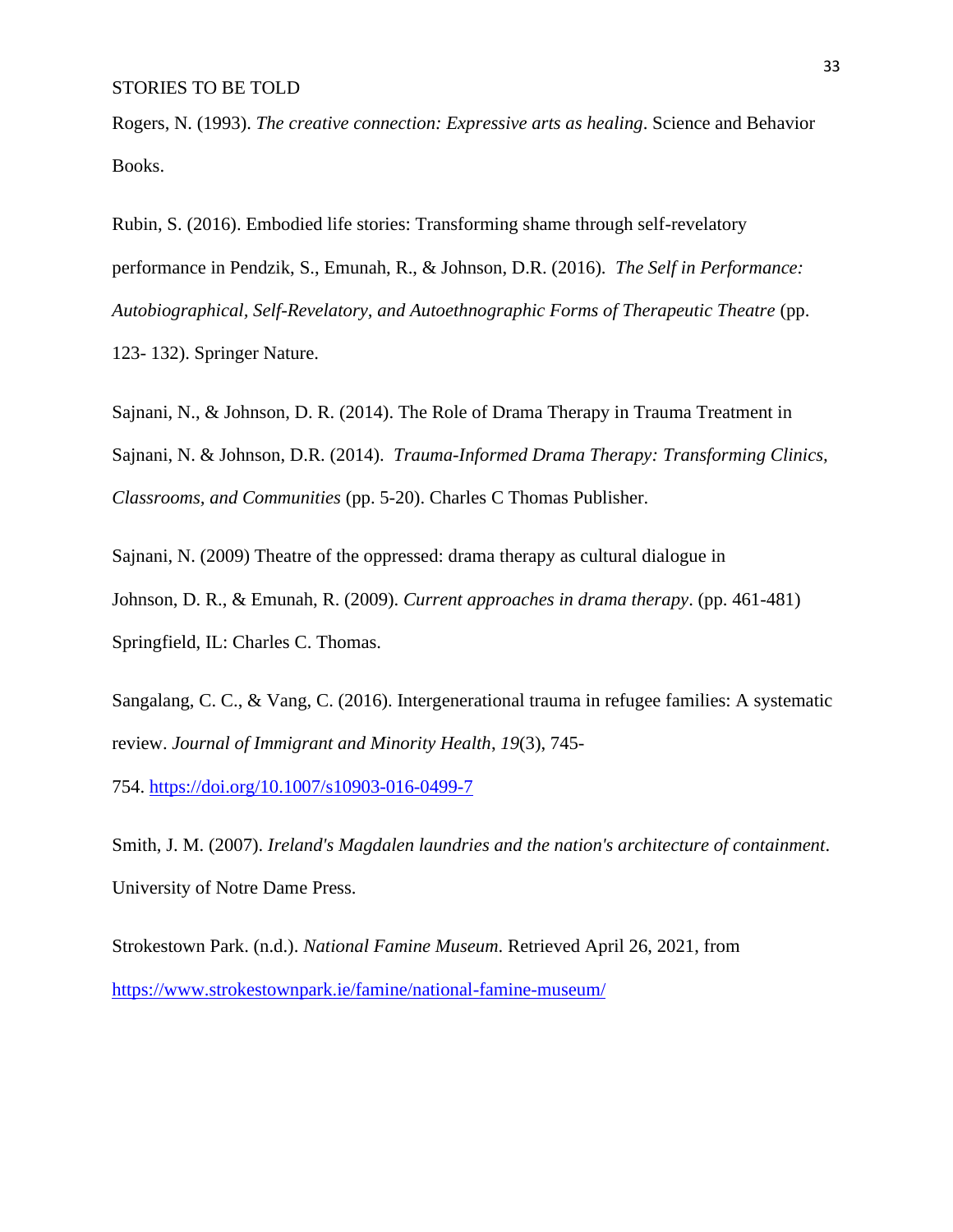Substance Abuse and Mental Health Services Administration. (2014). *SAMHSA's concept of trauma and guidance for a trauma-informed approach*. HHS Publication (SMA) 14-4884. Rockville, MD.

Substance Abuse and Mental Health Services Administration. (2014). Understanding the Impact of Trauma. In *Trauma-informed care in behavioral health services: A treatment Improvement Protocol*.

*The Great Starvation - Re-defining The Irish Famine*. (2017, May 17). [Video]. YouTube. [https://www.youtube.com/watch?v=NF-je\\_JYhPc](https://www.youtube.com/watch?v=NF-je_JYhPc)

The Irish Times. (1996, April 22). *Magdalen women plaque unveiled*. <https://www.irishtimes.com/news/magdalen-women-plaque-unveiled-1.41798>

Tuval-Mashiach, R., Patton, B. W., & Drebing, C. (2018). "When you make a movie, and you see your story there, you can hold it": Qualitative exploration of collaborative filmmaking as a therapeutic tool for veterans. *Frontiers in Psychology*, 9.

https://doi.org/10.3389/fpsyg.2018.01954

Unsworth, F. (Director). (2014, September 27). Magdalene Laundries [Television Broadcast]. In T. Davie (General Director), *BBC News Channel.* London, England: Broadcasting House.

Volkas, A. (2009). Healing Wounds of History: Drama Therapy in Collective Trauma and Intercultural Conflict Resolution in Johnson, D. R., & Emunah, R. (2009). *Current approaches in drama therapy*. (pp. 145-170) Springfield, IL: Charles C. Thomas.

Volkan, V. (ed.) (1997). "Chosen trauma: unresolved mourning" in *Bloodlines: From Ethnic Pride to Ethnic Terrorism,* (New York, NY: Farrar, Straus, & Giroux), 36–49.